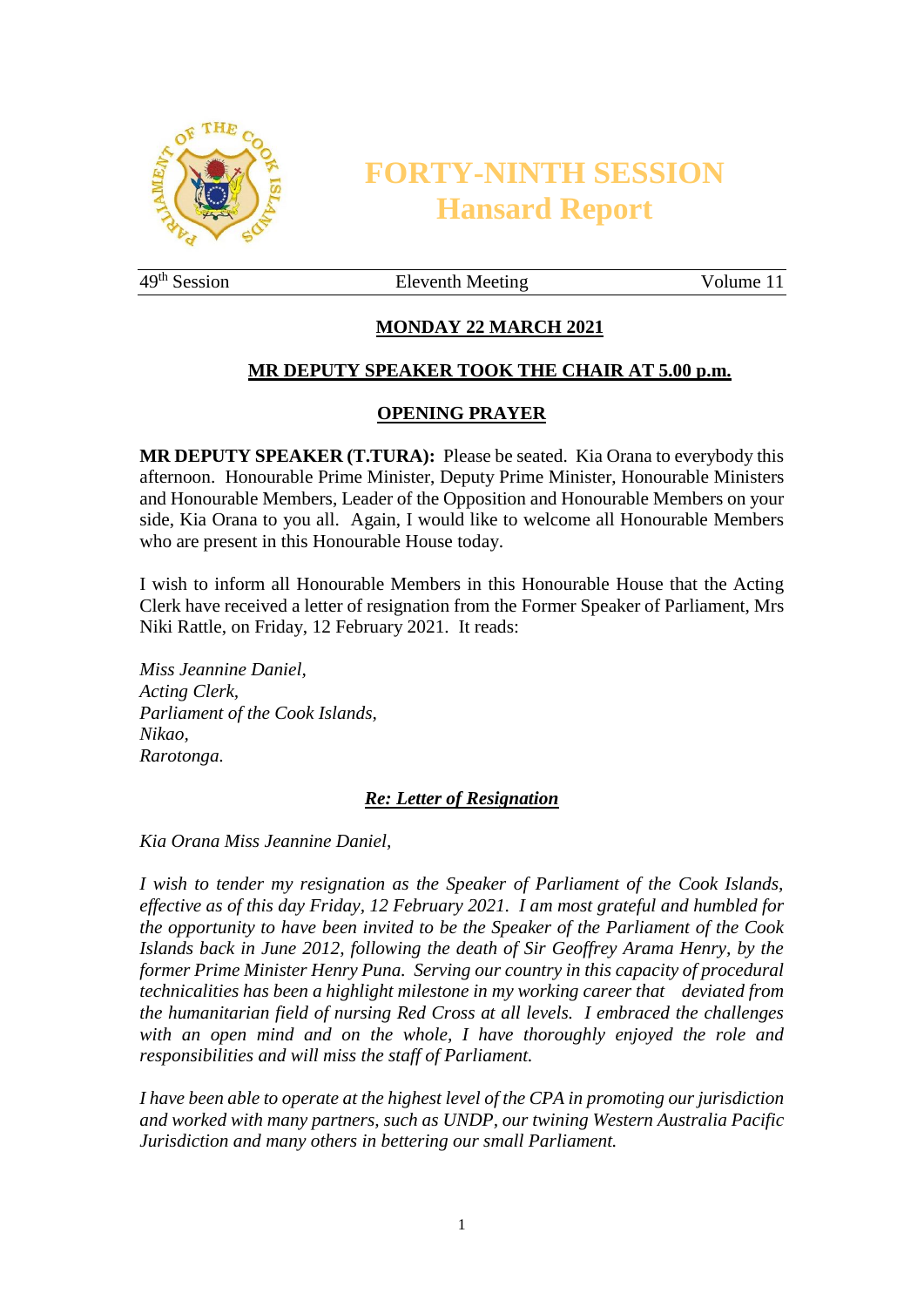*I regret that I have not completed many of the important projects that we have implemented but I know that you and the team will continue to completion with the enthusiasm and dedication.*

*I will clear my personal property and hand over the Parliament resources on Monday, 1g5 February.* 

*Kia manuia, Niki Rattle.*

I will now call the Acting Clerk to conduct the election of a new Speaker.

**ACTING CLERK AT THE TABLE (J. DANIEL):** Honourable Members, we will now go to the election of the Speaker. Before I call the nomination for the Speaker, I would like to draw your attention to and request that you take note of the Constitution Amendment 2001, No. 24, *"(2) The person who shall be elected Speaker of Parliament and no other, shall be the person nominated by the Prime Minister…"*

We will now commence the election process for the Speaker. At this moment, I now call on the Prime Minister to make his nomination and move a Motion accordingly.

**HON. M. BROWN:** Thank you, Acting Clerk. May I, at this time, acknowledge, in this Honourable House, the outstanding service provided by our former Speaker, Niki Rattle. She has served into her ninth year as the Speaker, gaining recognition for our country in the region and throughout the Commonwealth. She has held positions of distinction and high authority throughout the Commonwealth Parliamentary Association and her service to our Parliament and to our country is well recognised by this House and will be accorded a deserved recognition in due course.

However, Madam Chair Person, may I, in accordance with Article 31 as amended by the Constitution Amendment 2001 No. 24, now move:

#### **That the Honourable Tai Tura, Member of Parliament for Mauke, do take the Chair of this Parliament as the Speaker of this Honourable House**

**ACTING CLERK AT THE TABLE:** Thank you, Honourable Prime Minister. I call for a Seconder?

# **Seconded by the Honourable Member, Henry Puna**

**MR H. PUNA:** May I speak briefly to the Motion please?

First of all, I would like to lend support to the comments of praise and congratulations by the Prime Minister for our former Madam Speaker. I was somewhat surprised when I heard that Mama Rattle have resigned and I suspected maybe because how I have resigned as well.

Yes, I know some of her major projects are not completed, however she probably thinks the time is right for her to retire. Mama Niki, if you can hear me, I, on behalf of all of us in this Honourable House, convey our congratulations and praises to you.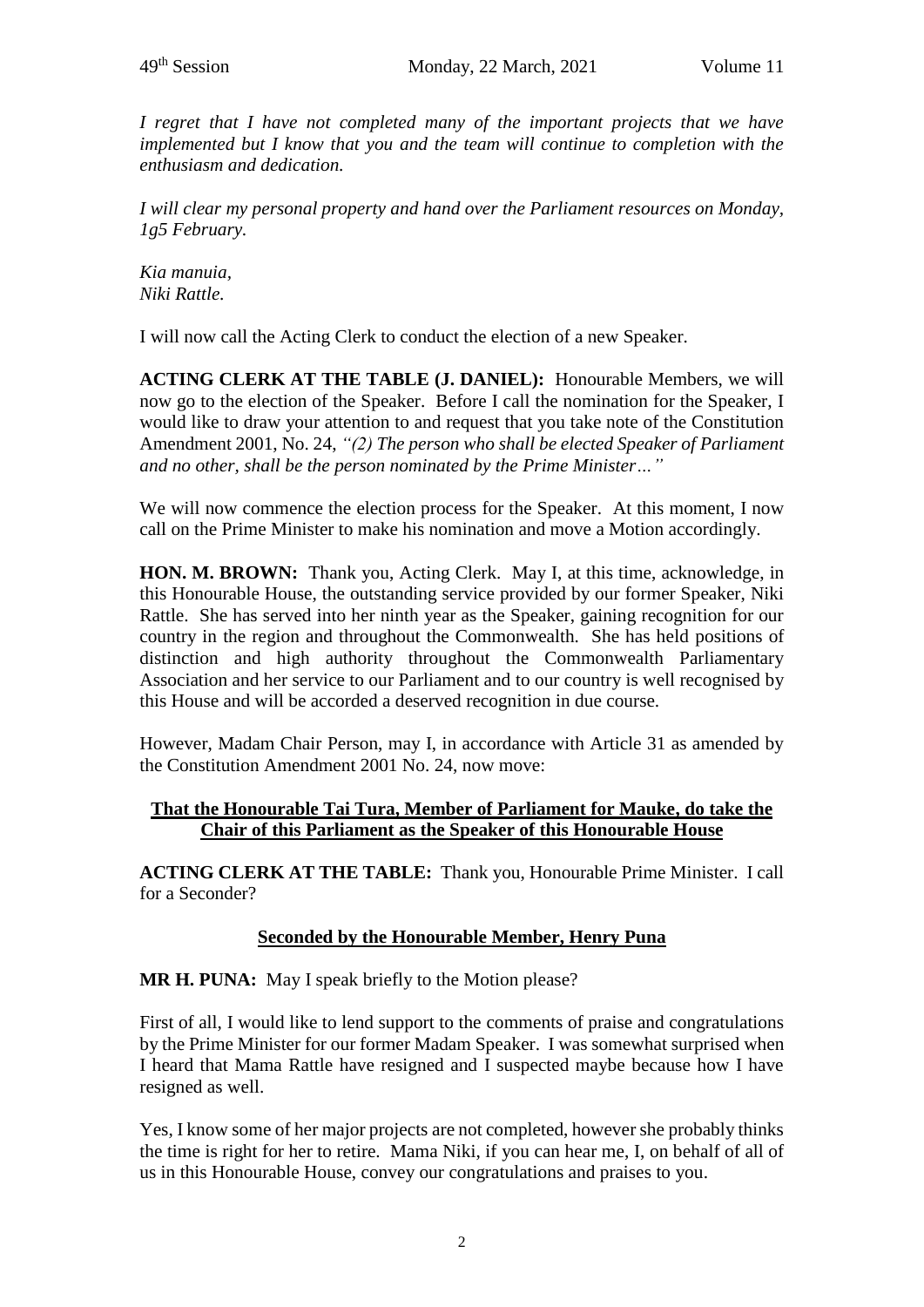To our Speaker that has been nominated by the Prime Minister, a son of Mauke, I believe he is capable of taking the position due to the mentorship of Niki Rattle. I am sure that whatever concerns we put to him, he will not be flustered by it. Just be careful, we might be evicted from this House. However, this is an honour that has been bestowed onto this son from Mauke and he is following in the footsteps of our former Speaker, Papa Mapu Taia, who also comes from Mauke. Therefore, all the best with your new position.

**ACTING CLERK AT THE TABLE:** Thank you Honourable Member, Henry Puna; I see the Honourable Member for Matavera.

**MR V. TUPA:** Thank you, Madam Acting Clerk for granting me time to comment in support of the nomination.

Firstly, I would like to offer my support for the nomination made for our new Speaker of Parliament, the Honourable Member of Mauke, Mr Tai Tura. Secondly, Madam Acting Clerk, I would also like to give my compliment to the former Speaker, Mrs Niki Rattle, as expressed by the Member from Manihiki. The Member of Manihiki also shared some memorable moments during Mrs Rattle's time as Speaker of Parliament, until the time I became Member of Parliament in 2018.

She had taught many of the new Members of Parliament for both the Opposition and the Government side. I wanted to personally thank her for allowing me to represent the Parliament of the Cook Islands to Fiji one time as an Observer. She also helped me when I attended the Parliamentary Services in Fiji at the time.

Therefore, if you are listening in Mrs Rattle, I just wanted to say thank you for everything and thank you for your great service.

Lastly, to the Member from Mauke, we give you our full support and encouragement in your new role. For that reason, if you want support, I am here to help you out. From all of us in the Oppositions side, to you our new Speaker, may God grant you the knowledge and wisdom in your deliberations in this House.

**ACTING CLERK AT THE TABLE:** Thank you Honourable Vaitoti Tupa. I see the Leader of the Opposition, Honourable Tina Browne.

**HON. T. PUPUKE BROWNE:** Greetings to everyone this evening. To the Acting Clerk, greetings. To all your staff, greetings. To the Prime Minister and your Ministers and all Members of the Parliament, greetings. To our visitors in the gallery, greetings. I can see that you are here to support your Candidate from Mauke as the Speaker.

I rise to seek some understanding, as I can see, the Crown Law Office is here with us. When the Standing Orders were created, it was the original Article 31. When the original Standing Order was formulated, it relied on the previous Article 31 of the Constitution. We know that in 2001, that article was amended and the difference is that the only person that can ever be elected as the Speaker, is the nominee of the Prime Minister. The Article is quite specific, it says no other.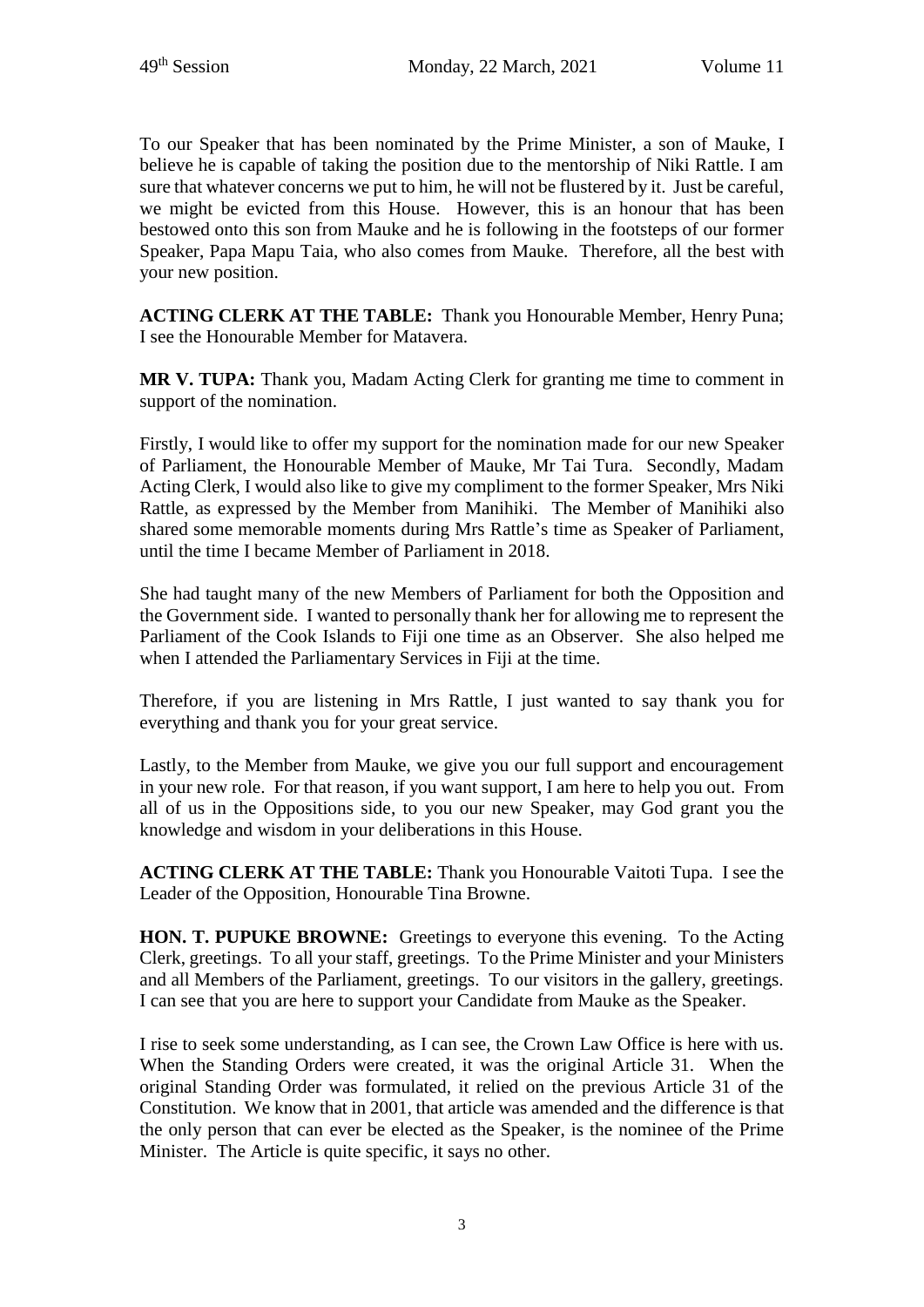When we go to the Standing Orders, to all those Standing Orders I think that applies, Acting Clerk, I'm looking at Standing Order 8 (3), it says that: "If only one member or person is so proposed, he shall be declared by the Clerk to have been elected" by the Prime Minister.

My question is, is that the procedure that we are going to adopt today?

**ACTING CLERK AT THE TABLE:** Thank you Honourable Tina Browne. I wish to confirm to this House that, that is the process that we are going to take today.

I am also minded to note that the Standing Orders had not been amended to implement the change to the Constitution. The Constitution overrides the Standing Orders where there is a conflict. In this case Honourable Members, only the Prime Minister may nominate a person to be elected as Speaker, under Article 31 (2) of the Constitution, as amended by Constitution Amendment number 24 at 2001.

Honourable Members, as there is only one nomination and none other, Honourable Tai Tura is declared the Speaker Elect.

Honorable Members and members from the public Gallery, please rise. I am honoured to present to you the Speaker Elect, Honourable Tai Tura.

Honourable Members and members of the Gallery, please rise.

I am honoured to present to you the Speaker Elect, the Honourable Tai Tura.

**MR SPEAKER:** Thank you, please be seated.

Firstly, I would like to thank you all for trusting in me. In addition, to everybody who had encouraged me, I would like to let everyone know that I will do everything in this seat with honor and will do my best to be fair with everyone in this Parliament. I'd also like to give my thanks to the Former Speaker who had retired, because we had worked together for some years and she had helped and supported me on some of the things that I had not done right.

What will I do? I can assure everyone that I will do my best and there is this saying, "I am the best". When the Sevens started here in the Cook Islands, there was a friend of mine Amene Rangi and the Member for Ruaau, William Heather. We were the first outer island team to have joined in this tournament. The Coach was, yours truly.

When we started this game, the players were asking me if we were playing against Jonah Lomu, because that was the time when Jonah Lomu returned and had just been selected in the All Blacks team. This is what I said to these players, "You are the best and there is no one better than you, including Jonah Lomu". This gave them the courage to do their best. Therefore, I would like to let you all know that you are the best in your own self. Thank you.

I will now suspend Parliament to allow myself, the Proposer and the Seconder to go on to His Excellency the Queen's Representative, Sir Tom Marsters, to take the Oath of Allegiance and to lay claim to all its privileges.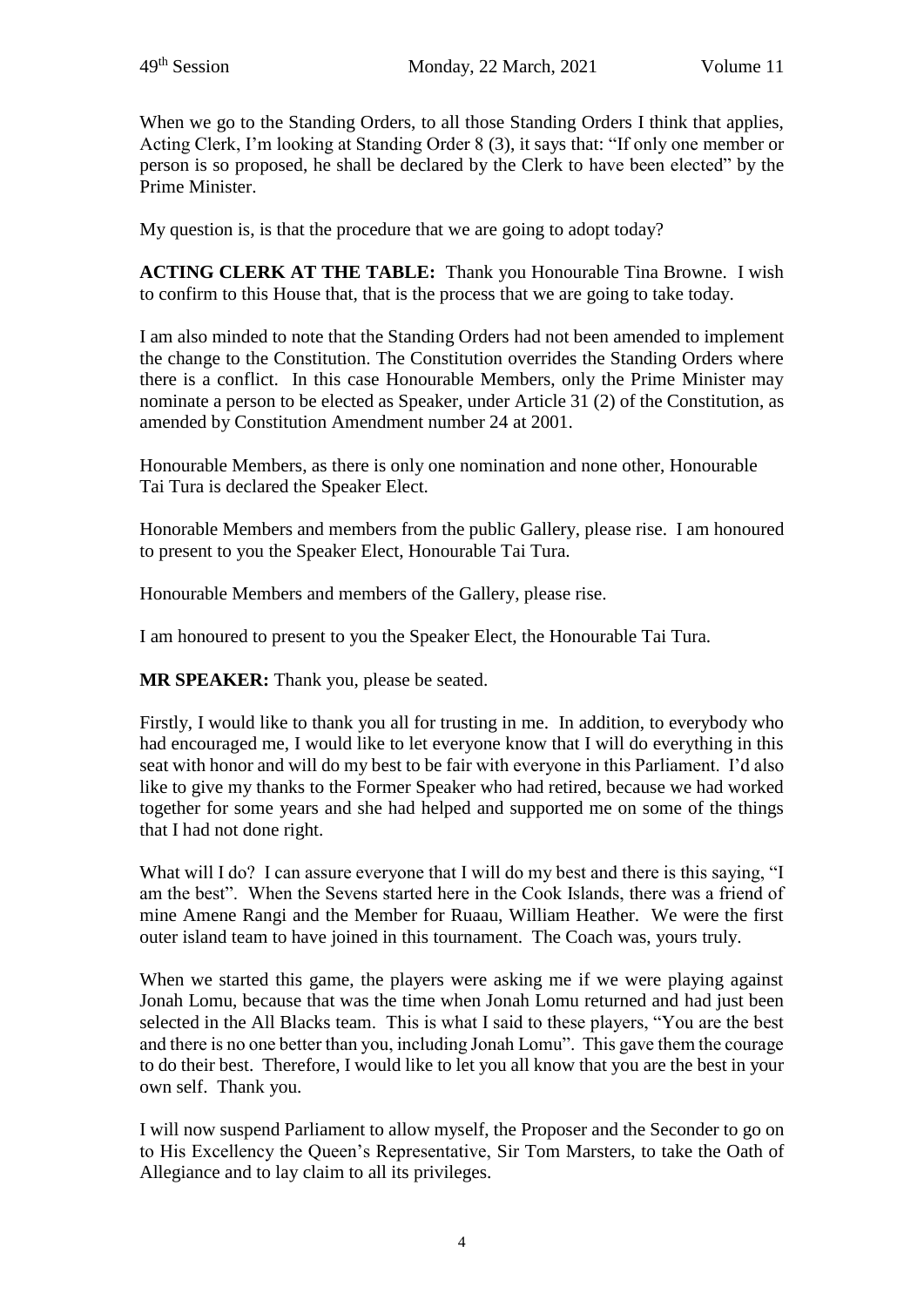Honourable Members, Parliament is suspended.

# **Sitting suspended at 5.34 p.m.**

# **Sitting resumed 6.57 p.m.**

**MR SPEAKER:** Please be seated. Parliament is resumed.

Kia Orana Honourable Members. I am pleased to report that I, as Speaker of this Honourable House, have taken and subscribed the oath of allegiance before His Excellency, the Queen's Representative Sir Tom John Marsters. That on behalf of Parliament, I lay claim to all its privileges and that His Excellency on behalf of the Queen was pleased to confirm the same.

May I call upon the Leader of the House?

**MS T. BROWN:** Mr Speaker, I stand to move:

#### **That Parliament extends today's Parliament sitting under Standing Order 54 (2) to allow Parliament to consider the business before the House with the following times: Start at 5.00 p.m. to 7.30 p.m. break at 7.30 p.m. to 8.00 p.m. Resume at 8.00 p.m. to 10.00 p.m.**

**MR SPEAKER:** Thank you, Leader of the House.

Can I call for a Seconder, please?

#### **Seconded by the Honourable Member, Albert Nicholas**

I put the Question:

# **That the Motion be agreed to?**

#### **Motion agreed to**

*Royal Recommendation by the Queens Representative.*

*Message No. 1*

*The Queens Representative in pursuance to Article 3 of the Constitution on behalf of Her Majesty and in pursuant to Article 43 of the Constitution recommends Parliament to precede upon the Bill that the short title where is COVID-19 Cook Islands National Superannuation Act 2021.* 

We have now come to the election of the Deputy Speaker.

I now call for nominations. I see the Honourable Minister, George Angene.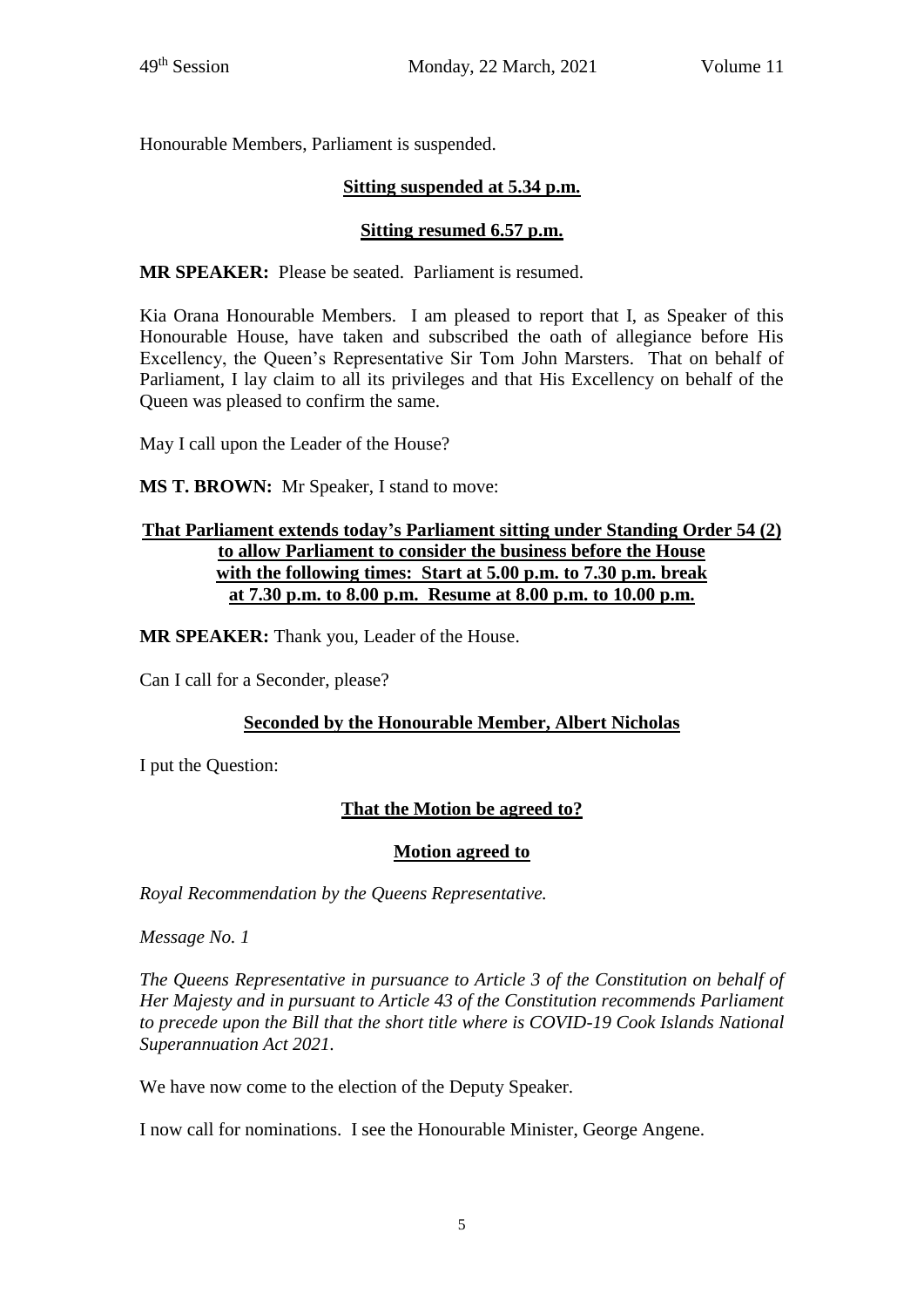**HON. G. ANGENE:** Thank you, Mr Speaker and Kia Orana to all of us in this Honourable House. I rise to nominate the Member for Pukapuka-Nassau, Deputy Minister for Finance, the Honourable Tingika Elikana, to be the Deputy Speaker.

**MR SPEAKER:** Thank you, Honourable Minister and I call for a Seconder please?

# **Seconded by the Honourable Minister, Vaine Mokoroa**

Are there anymore nominations?

I see the Leader of the Opposition, the Honourable Tina Browne.

**HON. T. PUPUKE BROWNE:** Mr Speaker, I nominate the Honourable Vaitoti Tupa as a Deputy Speaker for Parliament.

**MR SPEAKER:** Thank you, Leader of the Opposition. Can I call for a Seconder?

# **Seconded by the Honourable Member, William Heather**

Thank you Honourable Members. We now have two nominations. Are there anymore nominations?

It seems that we only have two nominations.

I see the Leader of the Opposition.

**HON. T. PUPUKE BROWNE:** Mr Speaker, I rise to speak on our nomination.

**MR SPEAKER:** You may proceed.

**HON. T. PUPUKE BROWNE:** Our nomination is not undermining the Honourable Member for Pukapuka-Nassau. However, as you have stated, you are the best Speaker and for our nomination, we are saying that Honourable Vaitoti Tupa is the best Deputy Speaker.

This is not the first time we have nominated the Honourable Member for Matavera. As we had supported your nomination to be our new Speaker, therefore this House should support our nomination for the Deputy Speaker. Kia Orana.

**MR SPEAKER:** Thank you, Leader of the Opposition. Now we will proceed with the election of the Deputy Speaker and we will do that by secret ballot, as per Standing Order Number 17.

Ballot papers will be distributed to every Members of this Honourable House.

Please indicate your choice by writing very clearly the name of the candidate on the ballot paper provided. Please ensure your ballot papers are folded as required by the Standing Orders and insert them in the ballot box, which will be collected by the Acting Clerk of Parliament.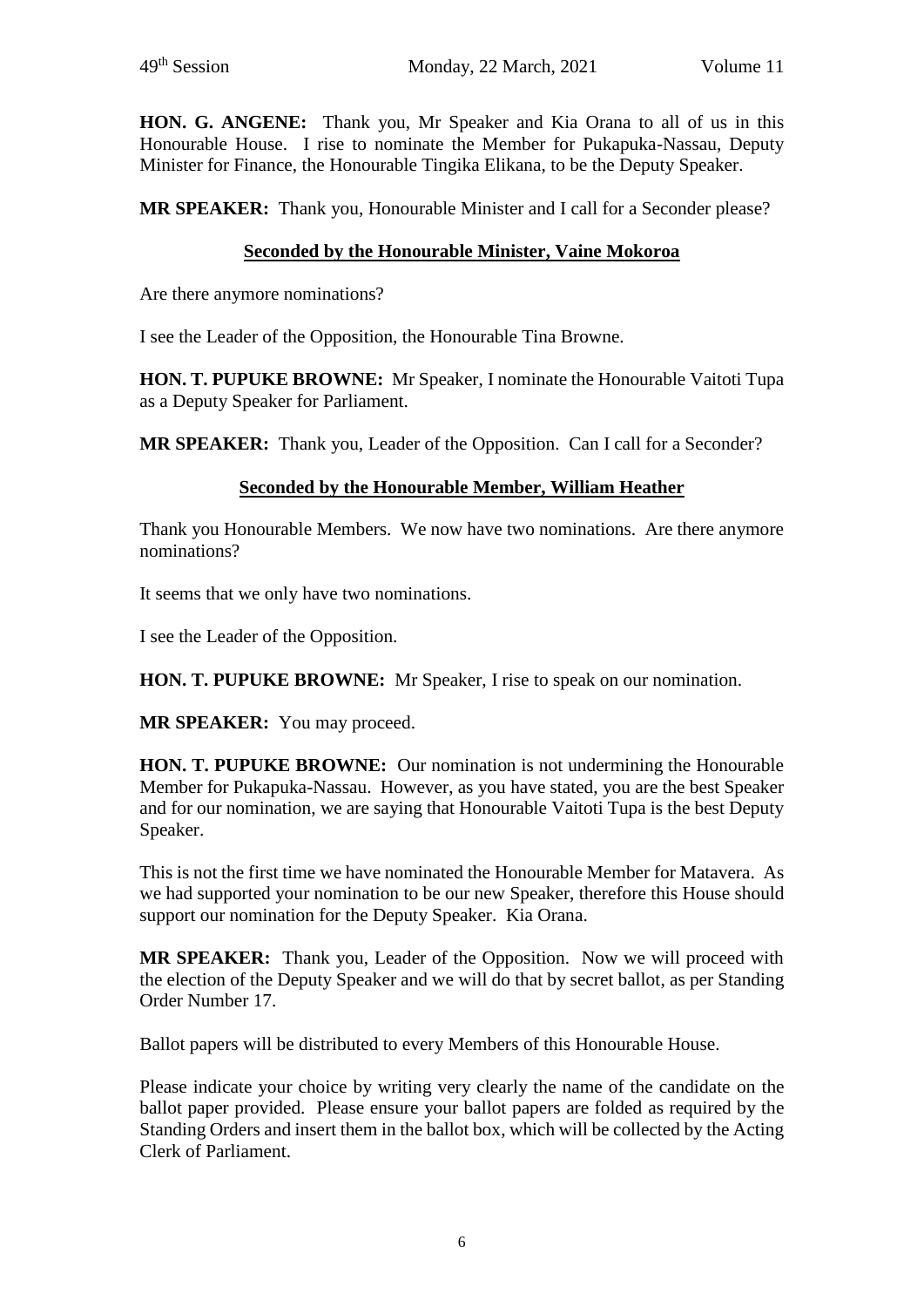Can I ask these Honourable Members, the Honourable Tereapii Maki-Kavana from the Government side and also the Honourable Selina Napa from the Opposition to come forward and act as our scrutineers? Please breathe normally. The Acting Clerk will announce the result.

Thank you, Honourable Members.

**ACTING CLERK AT THE TABLE:** Honourable Members, I am pleased to announce our results.

Ballot papers for the Honourable Member Tingika Elikana – 13. The Ballot papers for the Honourable Member Vaitoti Tupa – 11.

Thank you, Honourable Members.

**MR SPEAKER:** Thank you, Acting Clerk of Parliament. I now declare the Honourable Member Tingika Elikana, as Deputy Speaker elect.

Now, I would like to ask the Honourable Deputy Speaker to deliver his speech please.

**MR T. ELIKANA:** Thank you, Mr Speaker, thank you for the opportunity to say a few words as a result of the election to Deputy Speaker. I was going to try and be the best, but unfortunately, that mantle has been taken by you. Therefore, I am going to end up the second best, to support the Speaker in all the things related to this Honourable House.

Like you, I pledged to uphold the functions of this Honourable House and to exercise what is required in a fair and proper manner, and wherever required to assist in any ways with the proceedings. Thank you, Mr Speaker.

**MR SPEAKER:** Thank you, Deputy Speaker. I now call upon the Leader of the House.

**MS T. BROWN:** Mr Speaker, I seek leave from the House, to move a Motion without notice, to reconstitute the Membership of the Standing Orders Committee, following the election of a new Speaker and Deputy Speaker and the resignation of the former Prime Minister.

**MR SPEAKER:** Thank you Leader of the House. Leave is sought for that purpose, is there any objection? It seems there is none, Leader of the House.

**MS T. BROWN:** Mr Speaker, I move:

#### **That in accordance with Standing Order 360, the following persons and Members be discharged from the Standing Orders Committee – Mrs Niki Rattle, former Speaker, Honourable Henry Puna, former Chair and Honourable Terepai Maoate and the following Members are added to the Standing Orders Committee – Hon. Robert Tapaitau and Hon. William Heather**

**MR SPEAKER:** Can Leall for a Seconder?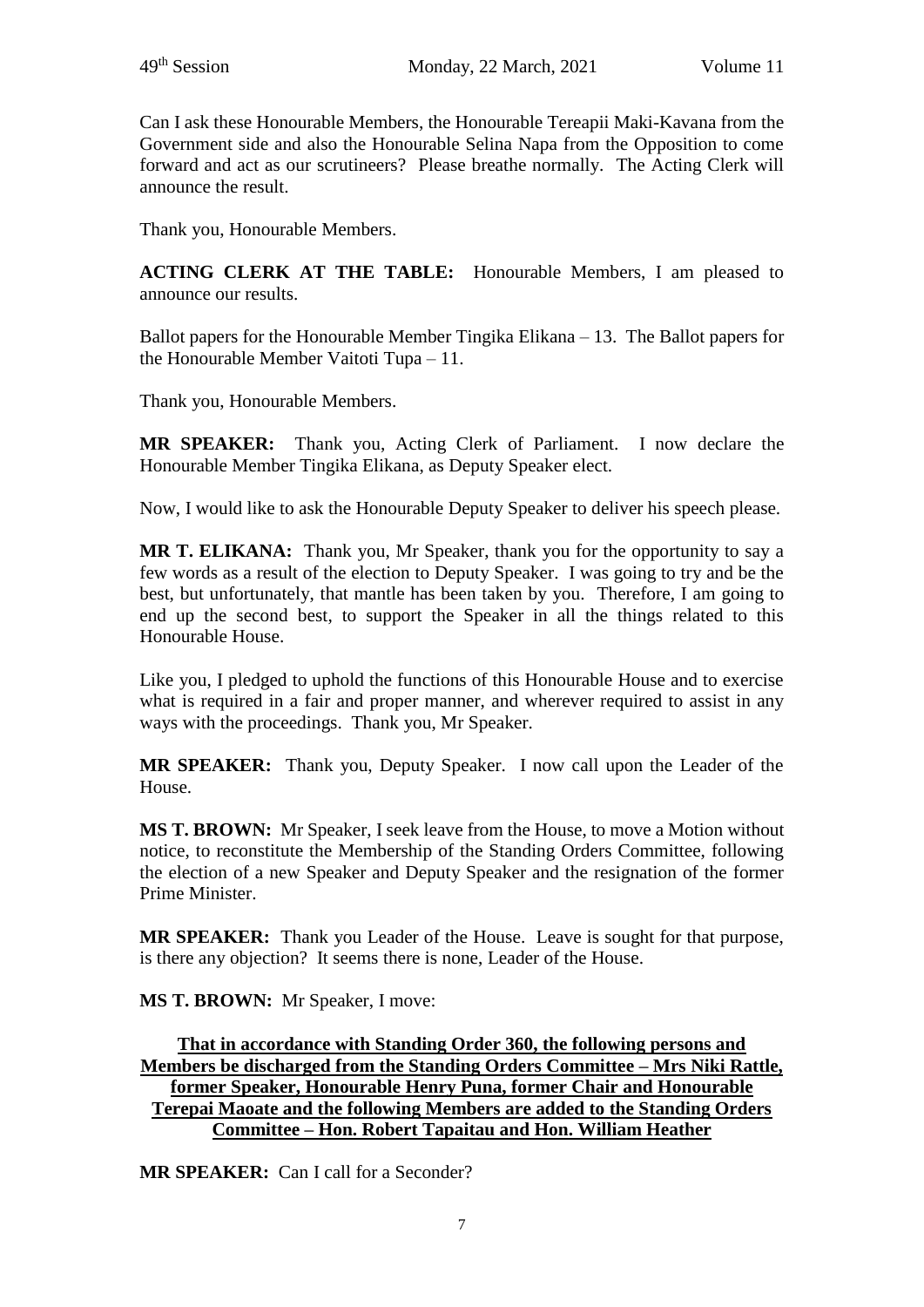# **Seconded by the Honourable Member, Albert Nicholas**

I put the Question:

# **That the Motion be agreed to?**

#### **Motion agreed to**

Now we have come to the end of this session and Parliament is now suspended and we will come back at 8.00 p.m.

#### **Sitting suspended at 7.19 p.m.**

#### **Sitting resumed at 8.00 p.m.**

**MR SPEAKER:** Honourable Members, please be seated. We have now come to the exciting time of Question Time. The Floor is open.

#### **QUESTION TIME**

I see the Honourable Member, Vaitoti Tupa; you have the Floor.

**MR V. TUPA:** Thank you very much Mr Speaker for this opportunity. I have two questions and my first question is to the Honourable Minister, George Angene.

I have seen him driving around in his Government vehicle and you can see on the rear windscreen, it states "LEADER". I believe the Leader of Government, Honourable Mark Brown and the new Leader of the House Tehani Brown, which leads me to ask the Minister to explain to us why did he put "LEADER" on his car?

**MR SPEAKER:** I see the Honourable Minister, George Angene.

**HON G. ANGENE:** Thank you, Mr Speaker. Thank you also to the Member from Matavera for the good question. If you have heard the Chaplin this afternoon during our opening devotion mentioning the term "Leader", leading the people of God. When we got to Titikaveka, I had hope you would have followed us so you could listen to the Chaplin mentioning the word "Leader".

On the question of what is the actual definition for the term "Leader", we know the leader of Government is the Prime Minister. Mr Speaker, the position of the Prime Minister is that he is the Prime Minister. It did not say Prime Minister and Leader. He is the leader of the Cook Islands Party, Tina is the leader of the Democratic Party and George Maggie is the leader of the One Cook Islands, returning to the home where he came from. I believe the purpose of a leader is, for example; *"Love is patient, love is kind. It does not envy, it does not boast, it is not proud. It does not dishonor others, it is not self-seeking, it is not easily angered, it keeps no record of wrongs. Love does not delight in evil but rejoices with the truth." (1 Corinthians 13:4-6).*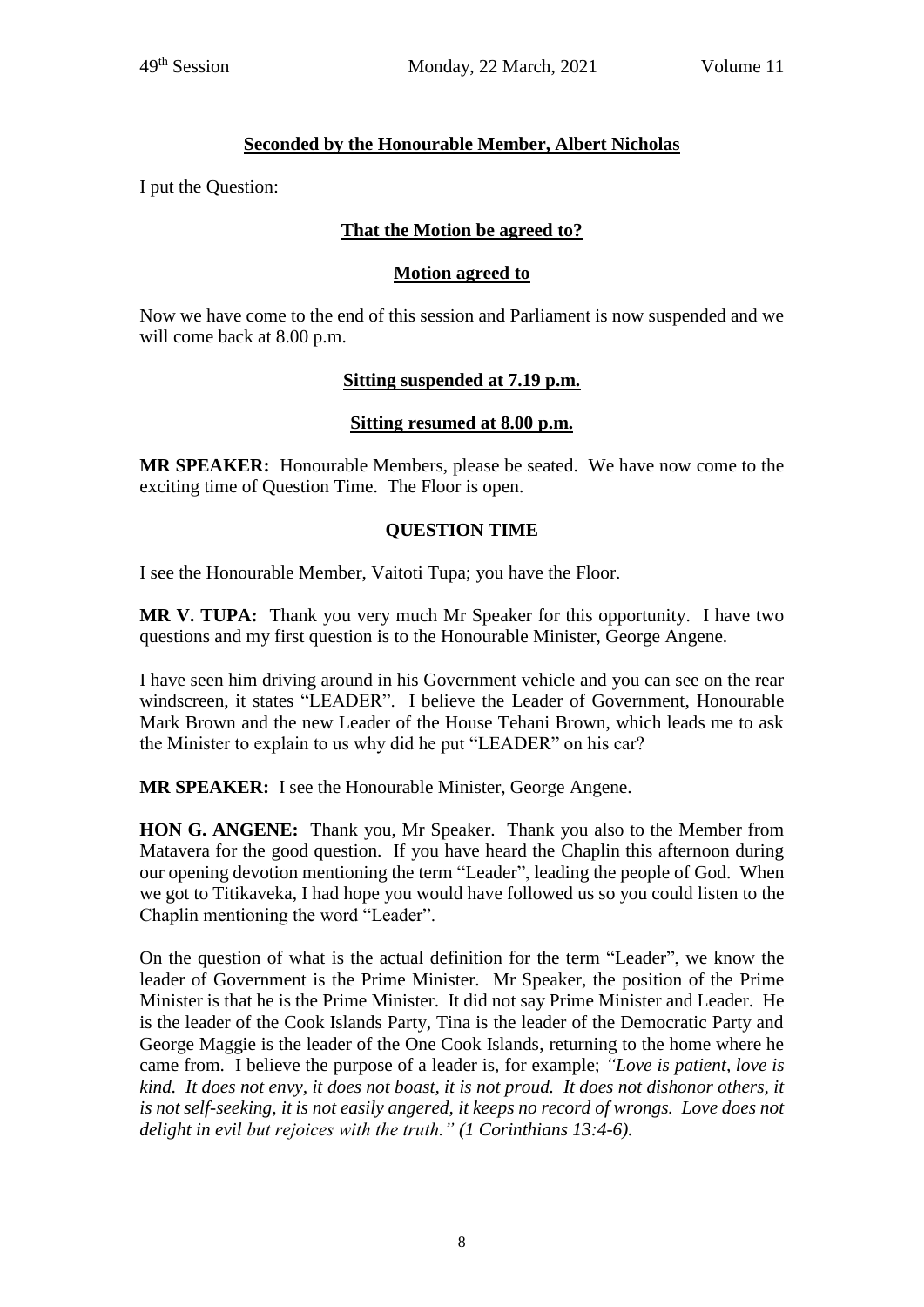These are the status of a good leader and I believe the Cook Islands Party has elected the right leader. This is my response to you Honourable Member from Matavera. "Teach us to number our days, that we may acquire a wise heart". "Thy word is a lamp unto my feet and a light unto my path". Amen.

**MR V. TUPA**: I was going to ask the Minister a Supplementary Question, but instead, I will direct my question to the Honourable Prime Minister. He may not be able to answer my question tonight because I have already asked this same question last year. I believe the Prime Minister will have a fair understanding of what the question is.

The question is, can you give the House an explanation on our financial situation for our country? I know that our people listening in will be happy to hear where we are in terms of our financial situation.

**MR SPEAKER:** I see the Honourable Prime Minister; you have the Floor.

**HON. M. BROWN:** Thank you, Mr Speaker and thank you to the Finance spokesperson for the Opposition.

Just last week or the week before, the Cabinet received and released the Quarterly Report for the period ending December. At six months of the Financial Year, we will be reporting on. The country's revenue was operating better than expected due to additional revenues that were not recorded at the time of our budget in June last year. Our expenditures were also on track with what we have expected with minor variants but there is no denying that the revenues of the country because of the drop in tourism has dropped considerably. Next week will be the end of the third quarter of this financial year and again, we will have a better idea of what our actual revenues are and our actual expenditures for these three quarters.

However, our team has made an assessment since the closure of our border in March last year, 12 months now. The cost of the border closure to our country, not to the Government but to the wider economy, is about a million dollars a day. This is the money that tourist brings into our country every year and that is what we are missing out on. When I say we, I mean the hotel operators, restaurant owners, car rentals and motor bike operators, tour operators, fishermen who sell their fish to the hotels and restaurants, the growers who sell their products to the hotels and the restaurants, the market vendors who no longer have any customers to sell to. But we have kept our people alive, we have protected our country and not allowed the COVID to come in and I think for that, our people are very grateful.

However, it has come at a very big cost to our country but we are seeing now the people who have been on minimal wage or the wage subsidy close to a year, for many that is not enough for them to continue. If the tourist are not bringing in the money for them to earn, our people will go overseas to find that money and that is what we are seeing now is our people going in for short-term contract at the meat works and at the fruit picking.

Therefore, Mr Speaker, this year's finances has been appropriated in the budget and we stand by what we will make available to people right through to the end of the financial year in June. However, we have for a number of months now been preparing the new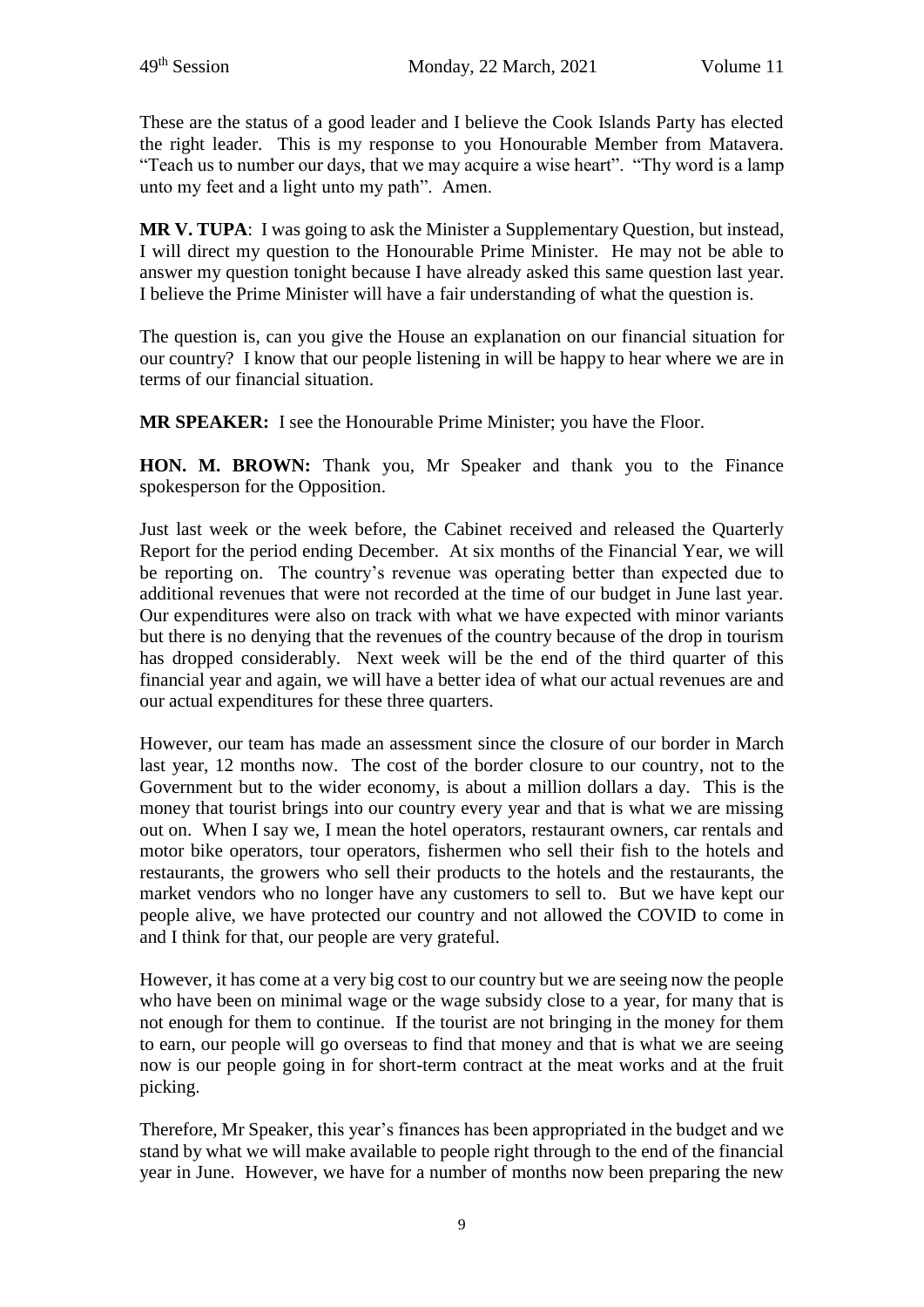financial year for the new budget and we will be going through its final processes by April. It is here that we will see that there could be a funding gap.

In the budget for this year, we were able to fill that gap with the stabilization of the fund and money that we have set aside. We were supported with some Grant Funding from New Zealand and we drew down on some of our loan and contingent borrowing from the ADB. This year our options are very limited because we are a developed nation that graduated last year, the Grant Funding and the concessional borrowing that is available to other countries is not available to us.

So we are working very hard with other avenues to be able to fill in those funding gap. And part of my state visit to New Zealand in the next few days will be to talk with not only the Prime Minister of New Zealand but to also talk with relevant agencies and the Reserve Bank of New Zealand to look at other avenues for our country.

But the real fact of the matter is Mr Speaker that the avenue for us that is best suited for our country is the revenue that is derived from our tourist because it is money that we do not need to borrow, it is money that is not in the form of grants from donors, it is money that we as a country earned from our own hard work.

I know we have been sitting comfortably for one year now, keeping the COVID out and the tourist out. But while we have been sitting quietly there has been a lot of work that has been going behind the scenes. Our tourism operators have been gearing up for a restart of the tourism industry. Our Health at Te Marae Ora has been gearing up to ensure our readiness in terms of health is well prepared.

Our Border-Agencies have been prepared for the commencement of the two-way quarantine travel. Our testing capability is fully functional and will be ready with the additional PCR lab in two weeks' time. Our contact tracing capability, today we announce the commencement of the Bluetooth App that will complement the QR card that is now in use in our country. This app Mr Speaker is able to operate both here in the Cook Islands and also sync with the New Zealand system.

All the advice that I have been given Mr Speaker is that we are ready to open for business. The one added measure of comfort that is available to us Mr Speaker is the availability of the vaccine so that we can start vaccinating our population to protect our people. Te Marae Ora have completed the detailed plan of the vaccination rollout which will mean that our entire population of Rarotonga, the Northern Group and the Southern Group can be vaccinated in a matter of days.

So, while the question raised by the Honourable Member regarding the status of our financial accounts is a very valid one. We know our finances will be taking a battering but the bad news is not how the state of our accounts are. Actually, I should rephrase that, the news that we should not be concerned with is how bad our state of accounts is. The good news we should be looking at is how well as a country are we going to respond.

The good news Mr Speaker is that as a country we prepared ourselves one long year for the commencement again for our business. We have learned lessons about how our tourism industry is operating better over the last seven years. We know there will be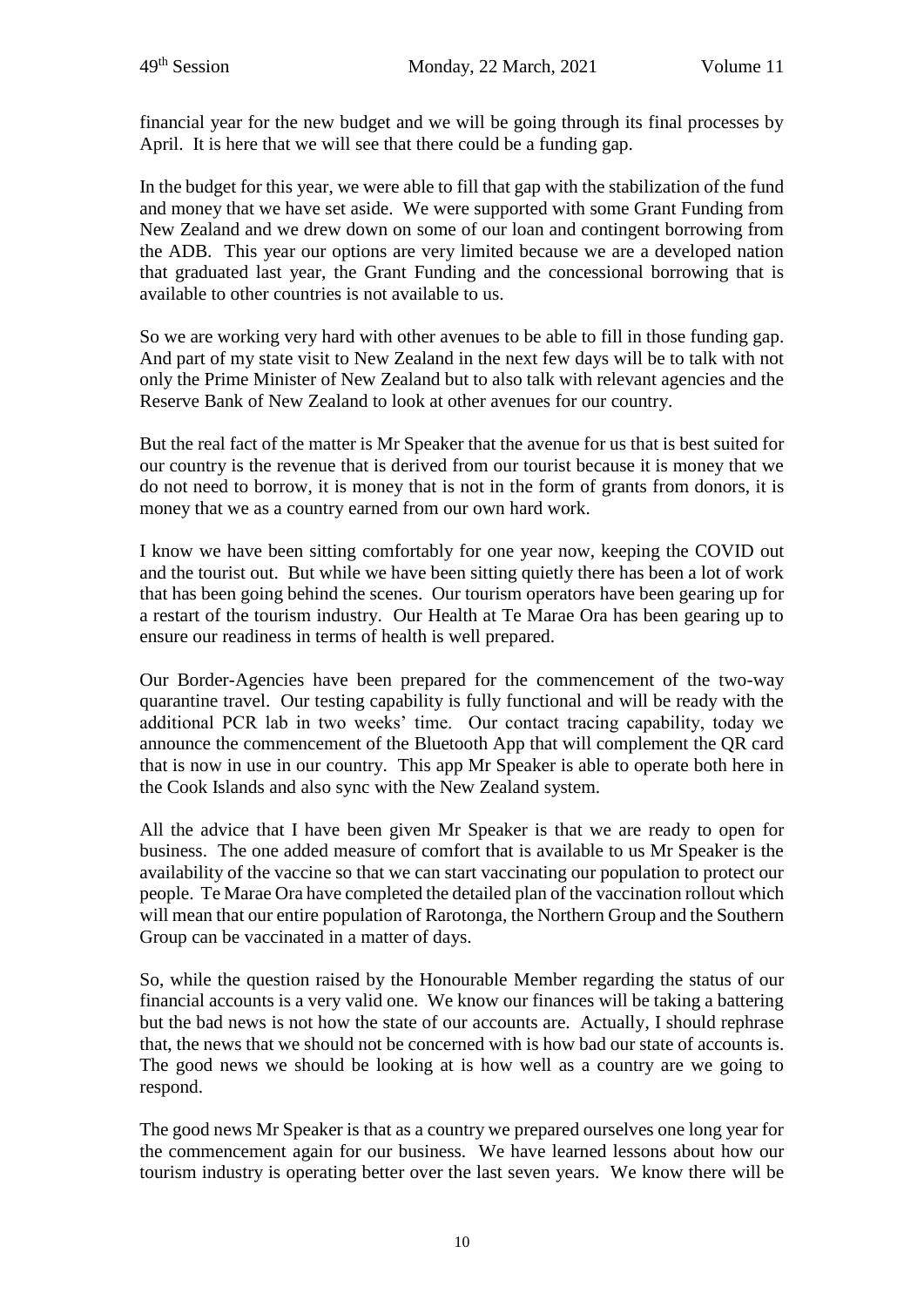new ways of doing business but we are positioning ourselves Mr Speaker to be one of the first in the region to be up and running and back in business.

We are the first country that New Zealand has entered into an agreement for quarantine free travel between ourselves and New Zealand. As a matter of fact, we have been operating in a two-way quarantine free travel between ourselves and New Zealand since January this year. Albeit just restricted between Cook Islanders and work permit holders.

We have proved our ability to respond to any outbreak that occurred in New Zealand. Two recent outbreaks over the last two months. We were able to respond and stop passenger travels for a short period of time to ensure that the COVID did not come into our country.

So, I say Mr Speaker that as a country, yes we have come through some very difficult times, but I say we are well placed indeed, Mr Speaker to face the coming challenge and to put ourselves back into business in the next few weeks.

Mr Speaker I will endeavor to provide to the Honourable Member the information that he seeks that I have eluded to in our quarterly financial report on the website at the Ministry of Finance, thank you.

**MR SPEAKER:** Thank you, Honourable Prime Minister. I see the Honourable Member, Vaitoti Tupa; you have the Floor.

**MR V. TUPA:** Thank you very much, Mr Speaker. I have a Supplementary Question to the Honourable Prime Minister. My question is, have your team sought advice from our financial partners as to what has been agreed to in the past to give us aid going forward?

For example, we are a member under the Climate Change Organisation and we are also a member under the Environment Agency and we are a member in the BRS, Basel, Rotterdam and Stockholm Convention. My understanding is that if we fail to consider our financial partners and yet we have adequate contributions with these international partners.

Referring back to our Pacific Region, under SPREP, SPC and SOPAC, I know that we have contributed to these Regional Organisation for we have signed the agreements.

My question is, what type of assistance can they provide for our nation and for us to become a developed country, will they be able to reassess our nation and place us back into a developing country again? I believe that this is a valid question Honourable Prime Minister, they should provide the type of help we need for the Cook Islands and for the entire Pacific nation.

**MR SPEAKER**: Thank you, Honourable Member and I see the Honourable Prime **Minister** 

**HON. M. BROWN:** Thank you, Mr Speaker. I can assure the Honourable Member that the Government has left no stone unturned. Thank you, Mr Speaker.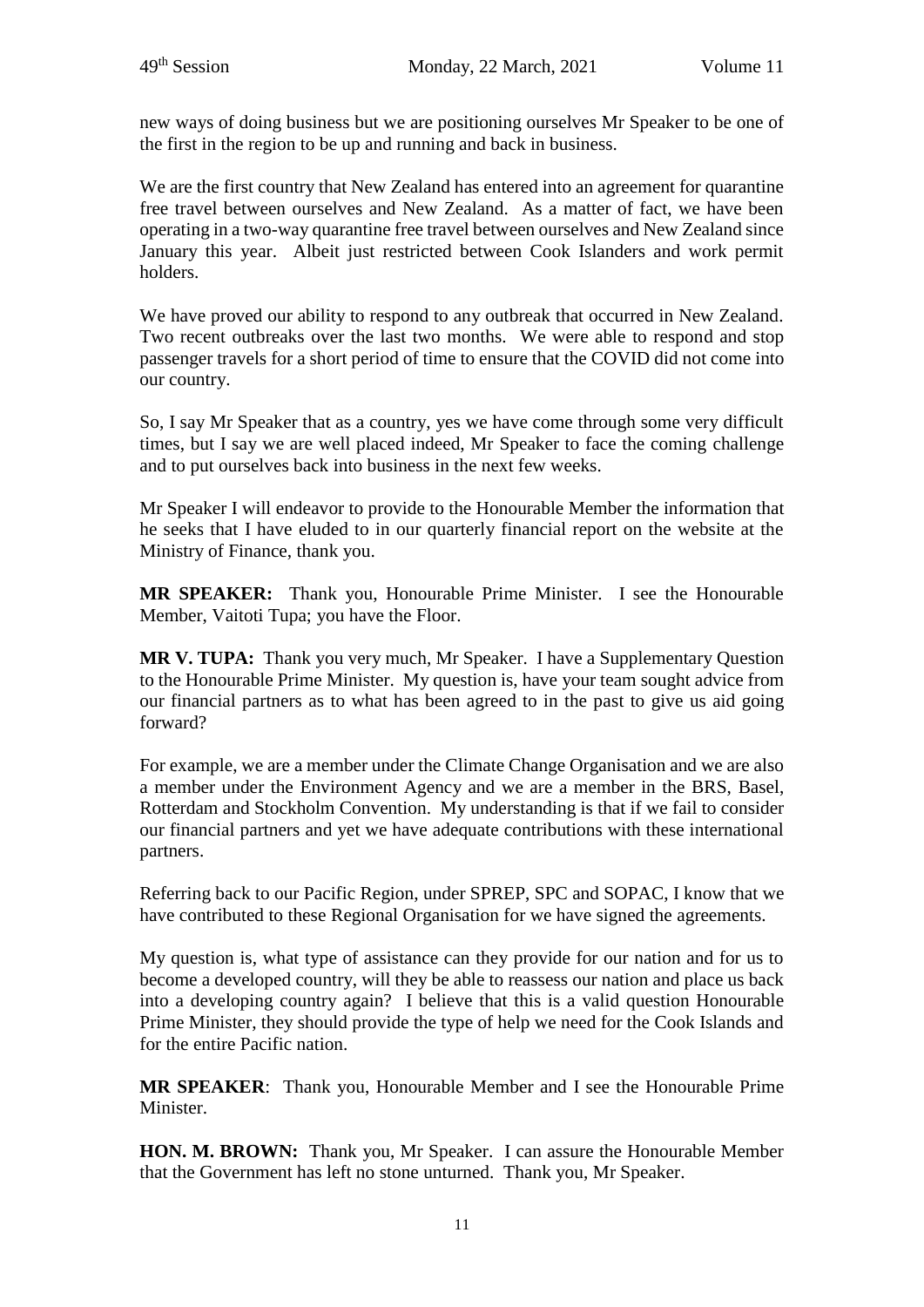**MR SPEAKER:** Thank you, Honourable Prime Minister. I see the Honourable Member, Tamaiva Tuavera.

**MR T. TUAVERA:** My question is to the Prime Minister and thank you, Mr Speaker, for this opportunity. My question, Mr Prime Minister is, before the bubble travel, because yesterday morning I watched the news about the New Zealand Prime Minister being interviewed on the Breakfast show.

The question posed to her was, are they going to open up the bubble with Australia?

**MR SPEAKER:** Honourable Member, can you ask your question please.

**MR T. TUAVERA:** Her response was that it will take another two weeks before she can answer the question regarding the bubble travel between Australia and New Zealand. My question now is, do we play Russian roulette with COVID by letting tourists come to our country? I know that we are not ready. We can boast how we got this and how we got that, but we are not ready. We still have two machines up there and there is nothing else that I have seen in the hospital that tells me that we are ready if we ever get COVID here. So playing Russian roulette with COVID to me is very dangerous. Do we get vaccinated first before we take on tourist or do we just allow tourists in and just play Russian roulette?

**MR SPEAKER:** Thank you, Honourable Member. I see the Honourable Prime Minister, can you answer that in short?

**HON. M. BROWN:** Tomorrow.

**MR SPEAKER:** Your question will be answered tomorrow.

We have come to the end of Question Time.

#### **PRESENTATION OF BILLS**

I will call the Leader of the House, Honourable Tehani Brown.

**MS T. BROWN:** Mr Speaker, I move:

**That Standing Order 224, Notice to be given of introduction of a Bill, be suspended so as to enable the Seabed Minerals Amendment Bill to be introduced and passed through all its stages tonight to enable the Police Amendment Bill to be introduced and passed through all its stages tonight and enable the COVID-19 Cook Islands National Superannuation Bill to be introduced and passed through all its stages tonight**

**MR SPEAKER:** Can I call for a Seconder please?

#### **Seconded by the Honourable Tereapii Maki Kavana**

I see the Leader of the Opposition.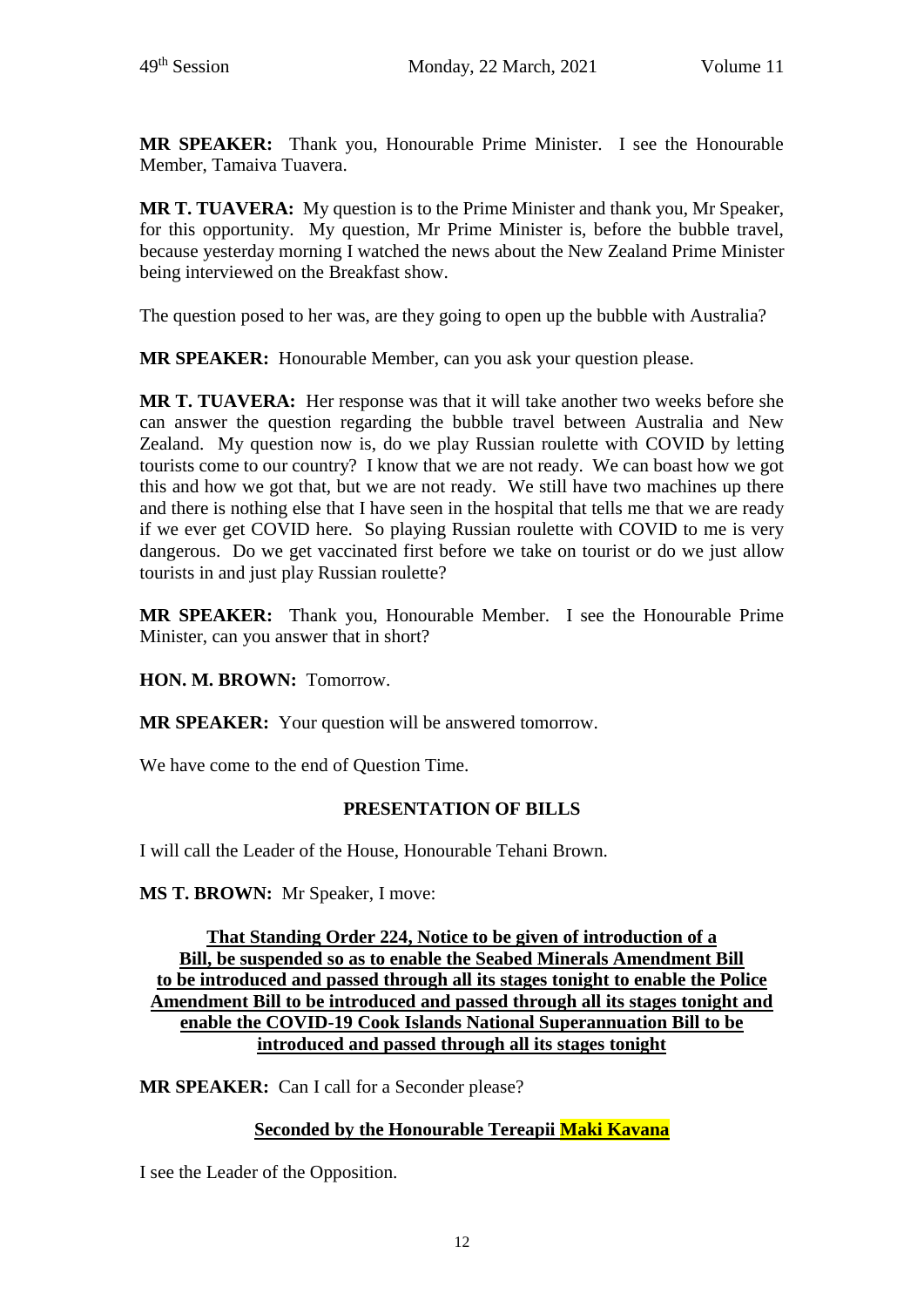**HON.T. PUPUKE BROWNE:** Mr Speaker, I just wanted to get clarification. The Order Paper in our pigeon holes today did not include the Bills that was mentioned by the Leader of the House. The Supplementary Order Paper we have received about half an hour ago does not have any of those Bills on the Order Paper.

I am looking at Standing Orders 64 to 70. I am very mindful of the fact that part of this Session in Parliament is to correct mistakes that we made or this House made in March and September last year. I do not claim to know exactly how these Bills come onto the Order Paper without them actually being stated on there. I am a little surprised that we are still using the Suspension Standing Order in 4 to do the very things that the Standing Order Select Committee have been discouraging. In other words, do not abuse the Suspension Standing Order No. 4.

If you are confused, Mr Speaker that is because we also are confused and if you can take us through the Order Paper and how it is that you can include Bills on the Order Paper that are not on the Order Paper, then that will be helpful for us.

**MR SPEAKER:** Thank you, Honourable Leader of the Opposition. These Bills are on Presentation of Bills Motion to allow the Bills to be dealt without notice required by Standing Order 224. It is on page 88, second page Notice of Introduction of Public Bills:

Number 1: Seabed Minerals Amendment Bill Number 2: Police Amendment Bill Number 3: COVID-19 Cook Islands National Superannuation Fund

They are on the Order Paper. Thank you.

I call for a Seconder to the Motion put forward?

#### **Seconded by the Honourable Tereapii Maki Kavana**

The Question is:

#### **That the Motion be agreed to?**

#### **Motion agreed to**

#### **PRESENTATION OF BILLS**

The first Bill is the First Reading of the Police Amendment Bill. I call the Minister Responsible.

**ACTING CLERK AT THE TABLE:** Short Title: Police Amendment Act 2021.

#### **BILL READ A FIRST TIME**

**MR SPEAKER:** Can I ask the Minister to name the time and date for the Second Reading of the Bill?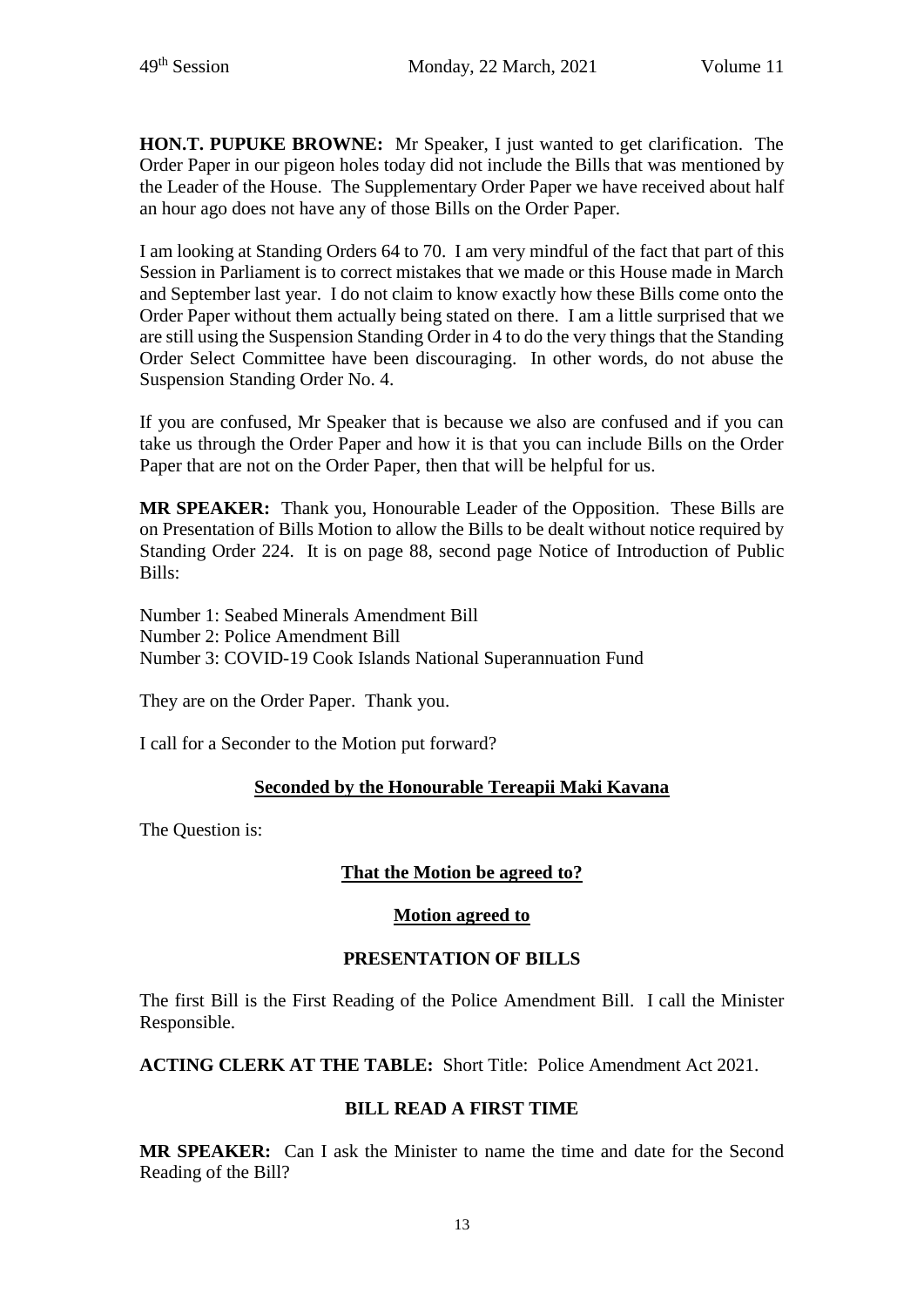**HON. M. BROWN:** Forthwith, Mr Speaker.

**MR SPEAKER:** Thank you, Honourable Prime Minister. The Police Amendment Act 2021 is ordered for the Second Reading, forthwith.

Seabed Minerals Amendment Bill. I call on the Minister.

**ACTING CLERK AT THE TABLE:** Short Title: Seabed Minerals Amendment Act 2021.

#### **BILL READ A FIRST TIME**

**MR SPEAKER:** Can I ask the Minister to name the time and date for the Second Reading of the Bill?

**HON. M. BROWN:** After the Police Amendment Bill, Mr Speaker.

**MR SPEAKER:** Amendment Bill No. 3 COVID-19 (Cook Islands National Superannuation) Bill. Can I call the Minister?

**ACTING CLERK AT THE TABLE:** Short Title: COVID-19 (Cook Islands National Superannuation) Act 2021.

#### **BILL READ A FIRST TIME**

**MR SPEAKER:** Can the Minister name the time and date for the Second Reading of the Bill?

**HON. M. BROWN:** After the Seabed Minerals Amendment Bill, Mr Speaker.

#### **PRESENTATION OF PAPERS**

**MR SPEAKER:** Paper No. 82.

**HON. M. BROWN:** Mr Speaker, I have the pleasure to present:

#### **Paper No. 82 the Customs Tariff Pacer Plus Schedule of Commitments on Tariff Amendment Order 2020 Serial No.2020/28**

I lay this on the Table.

**MR SPEAKER:** Paper Number 83: COVID-19 (Cook Islands National Superannuation Extension) Order 2020, Serial No.2020/29.

**HON. M. BROWN:** Thank you, Mr Speaker. Pursuant to Section 5 of the COVID-19 Cook Islands National Superannuation No.2 Act 2020 and the Regulations Act 1971- 72 and the Legislative Service Act 1968-69, I have the honour to present:

#### **The COVID-19 Cook Islands National Superannuation Extension Order 2020,**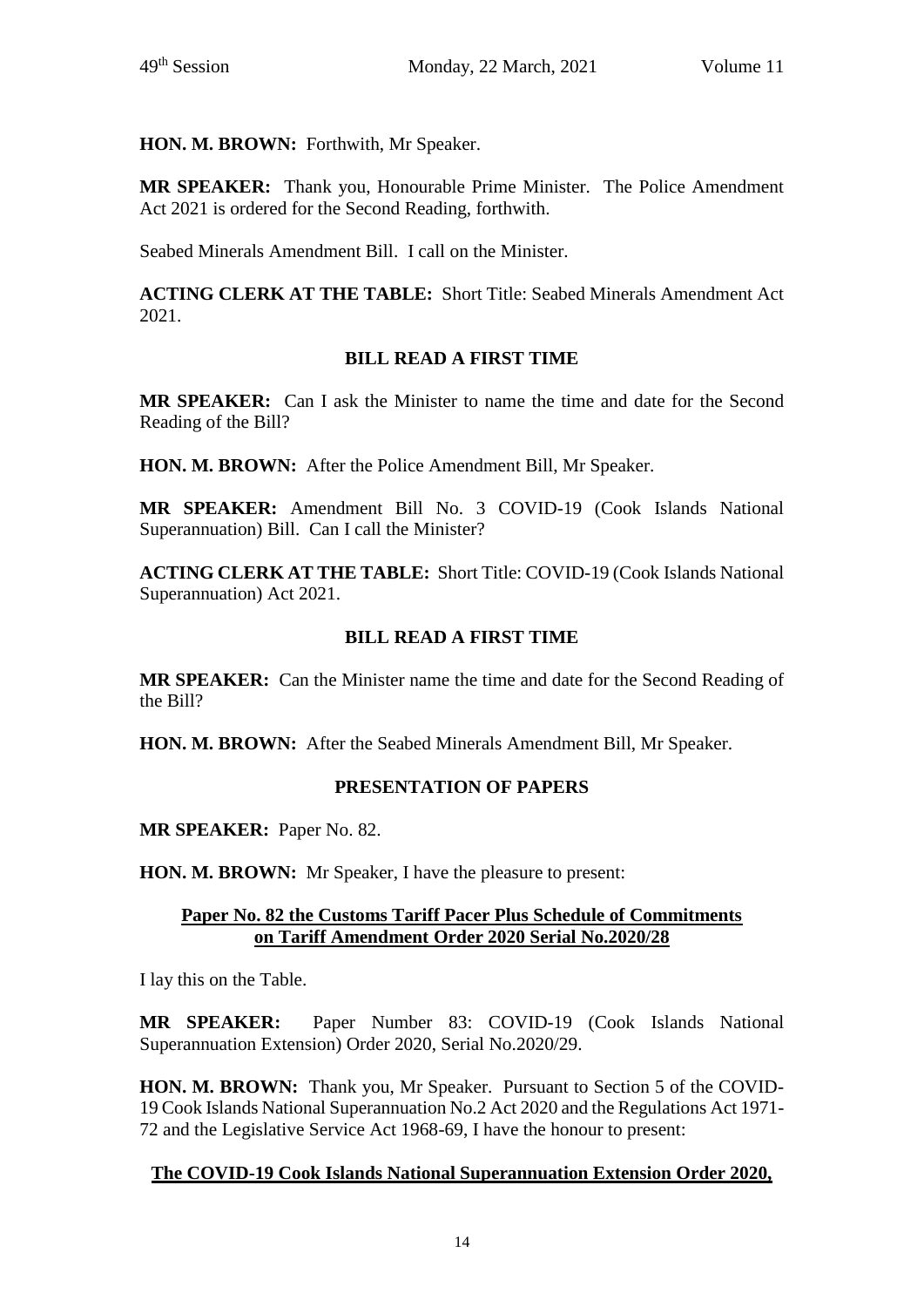### **Serial No.2020/29**

I lay this on the Table.

**MR SPEAKER:** Thank you, Honourable Prime Minister.

Paper Number 84: The Management Report of the Cook Islands Financial Statement for 2015 to 2017.

I lay this on the Table.

Paper Number 85: The Management Report of the Cook Islands Government Financial Statement for 2018 to 2019.

I lay this on the Table.

Paper Number 86: The Performance Audit Report into the management of Payments on Behalf of the Crown (POBOC).

I lay this on the Table.

Paper Number 87: The Public Expenditure Review Committee (PERC) Report into CITC complaint against the Revenue Management Department.

I lay this on the Table.

Paper Number 88: Special Review Audit Reports that covers the following individual special reviews issued:

- Sealing of the Punanga Nui Market Project
- Missing funds at the Penrhyn Islands Admin
- Income Expenditure of the Office of Leader of Opposition
- Ministry of Corrective Services
- EO of Mitiaro Island Admin misuse of Public Funds

I lay these on the Table.

Paper Number 89

**HON M. BROWN:** Thank you, Mr Speaker. I have the honour to present:

#### **The Annual Report of the Financial Supervisory Commission of the Cook Islands for the period 2019-2020**

I lay this on the Table.

**MR SPEAKER:** Paper Number 91.

**HON M. BROWN:** Thank you, Mr Speaker. I have the honour to present:

#### **The Government of the Cook Islands Financial Statements for**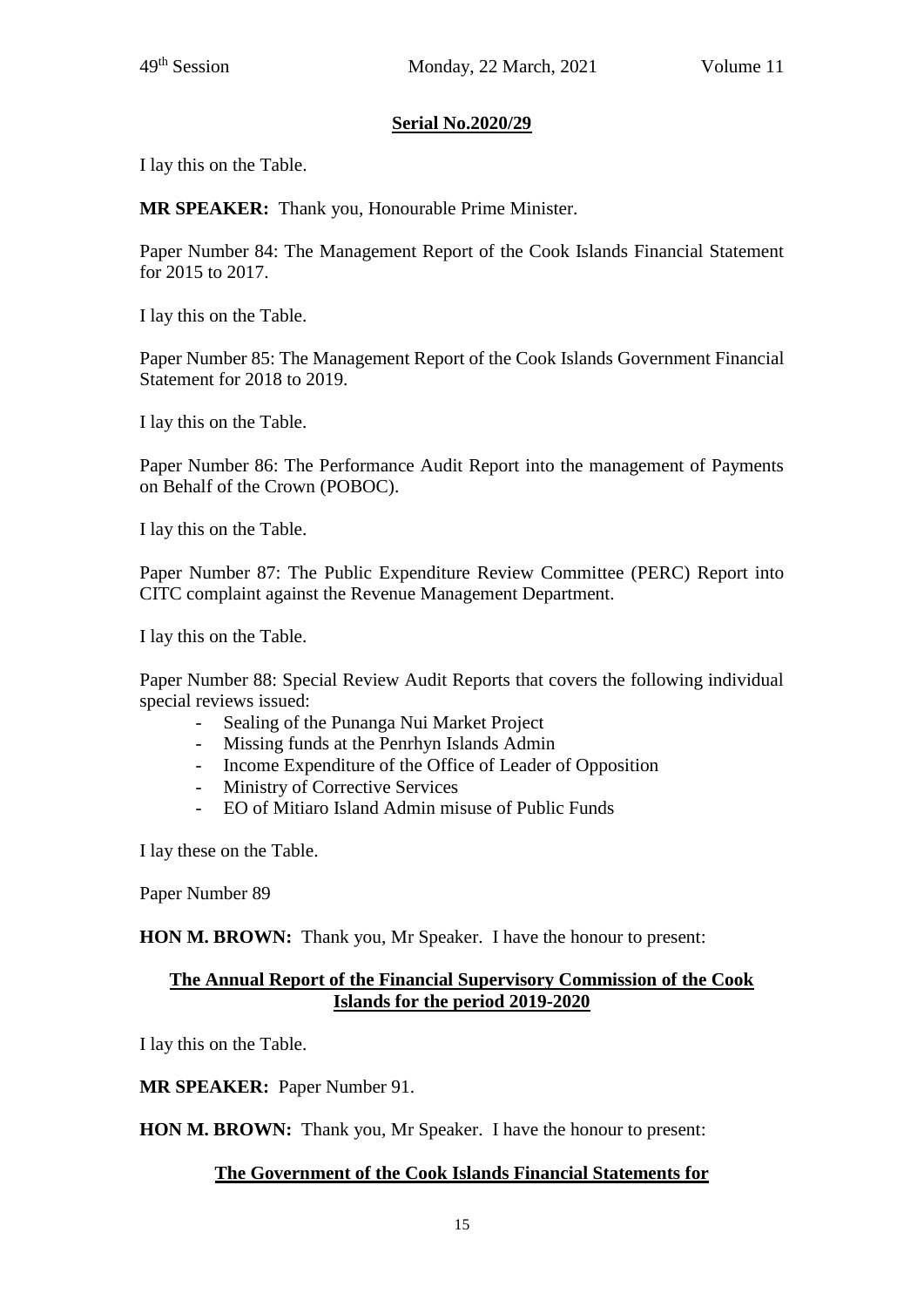### **the year ended 30 June 2018**

I lay this on the Table.

**MR SPEAKER:** Paper Number 92.

**HON M. BROWN:** Thank you, Mr Speaker. I have the honour to present:

# **The Government of the Cook Islands Financial Statements for the year ended 30 June 2019**

I lay this on the Table.

**MR SPEAKER:** Paper Number 93. I call the Honourable Minister, Patrick Arioka.

**HON. P. ARIOKA:** Thank you, Mr Speaker. I have the honour to present:

# **The Final Report of the Agriculture Bill 2020 Select Committee March 2021**

I lay this on the Table.

**MR SPEAKER:** You may continue.

**HON. P. ARIOKA:** Thank you, Mr Speaker and Kia Orana to everyone in the Name of our Lord. Kia Orana to all our people who are listening in tonight and also those watching us on livestream on Facebook. Greetings to us Honourable Members in this Honourable House tonight. Greetings to you Mr Speaker and congratulations once again for taking up the realm to lead this Honourable House into the next century. I also pay my congratulations to the Deputy Speaker as well for being able to take on this responsibility as your Deputy Speaker moving on the years ahead. Greetings to the Leader of the Opposition and your Members of Parliament under your control and wish you the hard work that we have worked together on this very particular Bill, Mr Speaker.

I think it is fair for me Mr Speaker, to speak in our mother tongue because I know that many of our people who has been working hard as well as being part of the process to bring this Final Report on the Agriculture Bill to a conclusion. It is also fair Mr Speaker that on behalf of the Minister of Agriculture, the Honourable Rose Toki-Brown and myself, as well as the Select Committee, they have been working so hard to bring this Bill to an end and it has been worthwhile waiting and at the same time now we have something concrete that our people and their livelihoods really depend on. In saying that Mr Speaker, I congratulate the Select Committee who has worked tirelessly on each of the key elements that concerns our people to make sure that we understood their concerns with regards to their livelihoods in agriculture.

Most in particular the Deputy Chairman who has been very vocal in making sure that the issues discussed has met all the criteria's that this Bill has gained so that our people understands it very well. I also give thanks to each member of the Select Committee who has worked as a group on every issues that we have dealt with and I am sure to say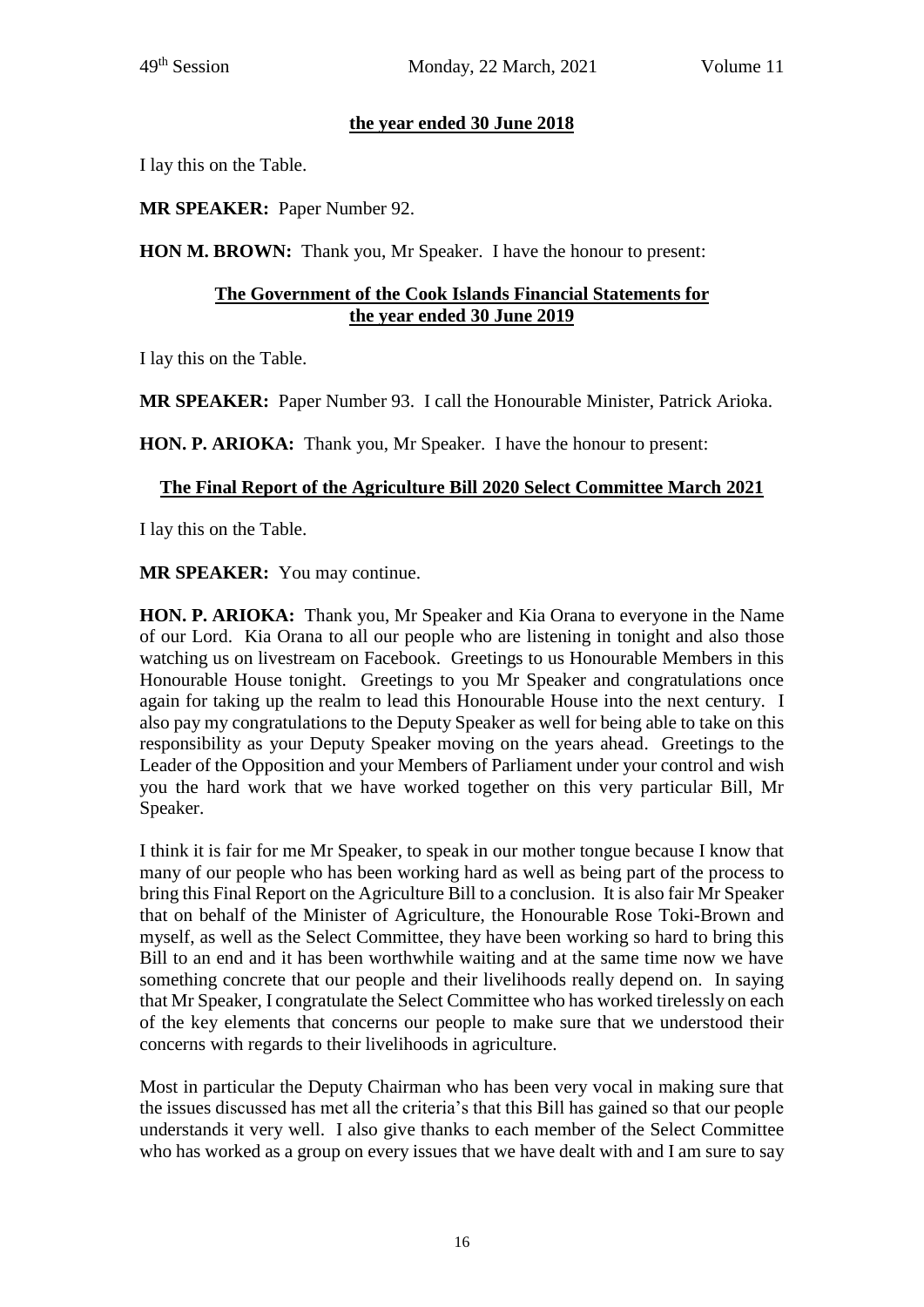that we have thoroughly given time to make sure that this Bill is not only able to enable the industry to grow but also to assist our people to further on in the agriculture industry.

To all our people listening today, it is a happy day because we have accomplished something wonderful through a law to strengthen agriculture for the next twenty or thirty or even fifty years in the future. I can assure you Mr Speaker that most of us in here are planters. That is why we are so quick to understand the importance of this Bill, collected and drafted from the people of our nation, tabled today. Mr Speaker, this report is very clear, we were able to distinguish the importance in compiling this Act for our people.

In year 1984, the Ministry of Fisheries Department was removed and since that time, Agriculture has held on to that long-standing law to this day. No other law was passed to improve agriculture since 1994 to this day. Fortunately for us because in 2012 FAO (Food Agricultural Organisation of the United Nation) funding was available to support and draft the Bill. In 2017, consultations on a policy for the Bill took place. In 2019, Cabinet then gave approval for public consultations. So, Mr Speaker we can see that since 1996 the Ministry and it outputs remained at the same level. Two things were noticed during that time. Firstly, this Ministry does not get involved with agriculture in the outer islands, because of this, the Minister Honourable Rose Toki Brown in 2008 formed an MOU to commence agriculture with the outer islands. From then on until today, we can see the great work that has been put into this Bill. We can see that there is no need to go back to an MOU as we have a Bill that will soon be passed in this House.

Now, I would like to comment on the support that have been put forward by the Members of this Committee. Mr Speaker the first one is that the Government will be able to assist our people to market their produce to other countries. This Bill will enable our people to send their produce to New Zealand and to other countries. In the past it was very difficult for our local growers to market their produce New Zealand, but this Bill takes that away.

This Bill will enable our people to have the confidence that their produce will have the market to consume them. Although with the assistance of Pacer-plus, this Bill will enable our people to be in a good status regarding the market. This is the stand of the Members on this Committee that our people are catered for and not at a lost as in the past.

Secondly Mr Speaker, we cannot ignore the local knowledge our people possessed. Through our consultation with our people, it was established that the local knowledge of our people are very important and it should not be ignored. The committee believes that these are the local knowledge of planting that our people have and we should hold on to this knowledge. In fact, we can see today that some of our European friends are taking advantage of these local wisdom. Therefore, since this is something of our own heritage, we should treasure these local knowledge and experiences for future benefit.

Thirdly Mr Speaker, I would like to point out the importance of members selected to be committee members that were appointed to support the overall work of the Ministry of Agriculture. The committee were able to strengthen the overall performance of the committee and ensured a proper process in place in encouraging them to become great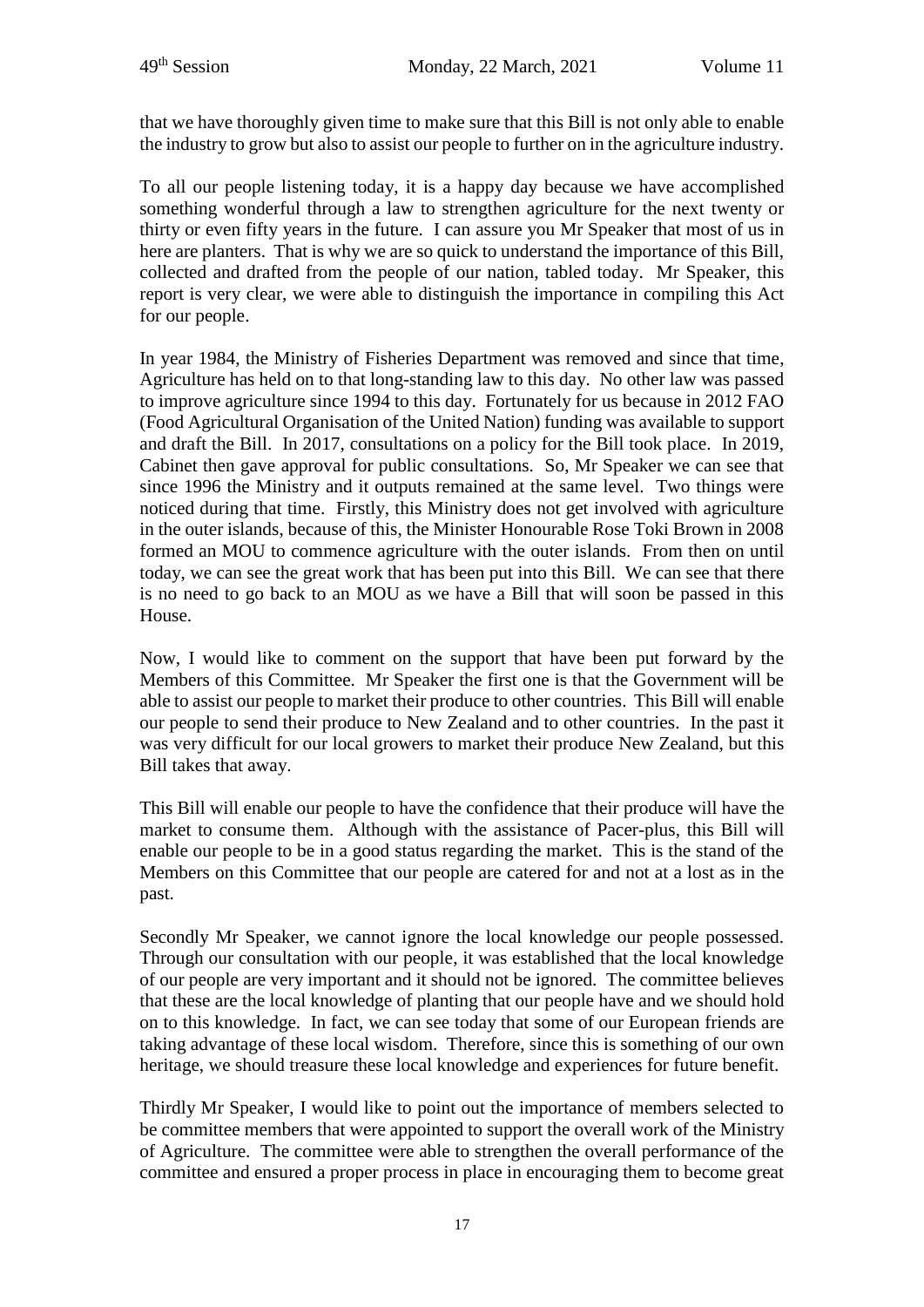committee members should they get chosen to support the work of the Ministry. These steps would be of great help for the Head of the Ministry in providing proper guidance for the right thing to be done under this Act.

I am glad to announce the support of our people to the Committee and for the process to be clear for our people to understand and to know that everything is being covered under this Act and they will be protected should they get involved.

This Bill will strengthen the committee members covered in this Act for the work of the Ministry of Agriculture.

Fourth point Mr Speaker, is based on the area of work for those seeking knowledge in the agriculture area for our people. I am also glad to inform you Mr Speaker the importance of this Bill, it is to protect our nation so that nobody will not get into any problems, difficulties or mistreatment as previously experiences.

Therefore, the committee and our people had reviewed these closely to ensure that the work of our workers are correctly reviewed and protected when inspecting agricultural sites. We have had past experiences of pest who had entered our country attacking our produce resulting a significant loss with our planters. That is why this Bill is necessary for us to support our people by researching further into the agriculture activities. On behalf of the committee, I am honoured to report to this Honourable House that our people are happy because the process listed are very clear and these steps will not to be tolerated and be misused when a problem arises, but to be used to support our local planters.

So, a decision has been made Mr Speaker, an authority has been granted, a law to help protect those who enter plantation grounds, even those who enter residential premises that are unattended, this Bill will protect them in terms of the work they will deliver while on premises. Therefore Mr Speaker, this Bill is successfully completed.

The fifth important point in this Bill is finding the people that the Ministry can utilise for various research tasks and anyone wanting to access these information will have to refer to the OIA Act 2008.

**MR SPEAKER:** Thank you, Honourable Minister; I can see the Honourable Minister, Rose Brown.

**HON. R. TOKI-BROWN:** Mr Speaker, I rise to move:

#### **That the Minister be given extra speaking time so that he can complete his speech on the Bill**

**MR SPEAKER:** Thank you, Honourable Minister and I call for a Seconder?

#### **Seconded by the Honourable Member Vaitoti Tupa**

I put the Question:

#### **That the Motion be agreed to?**

#### **Motion agreed to**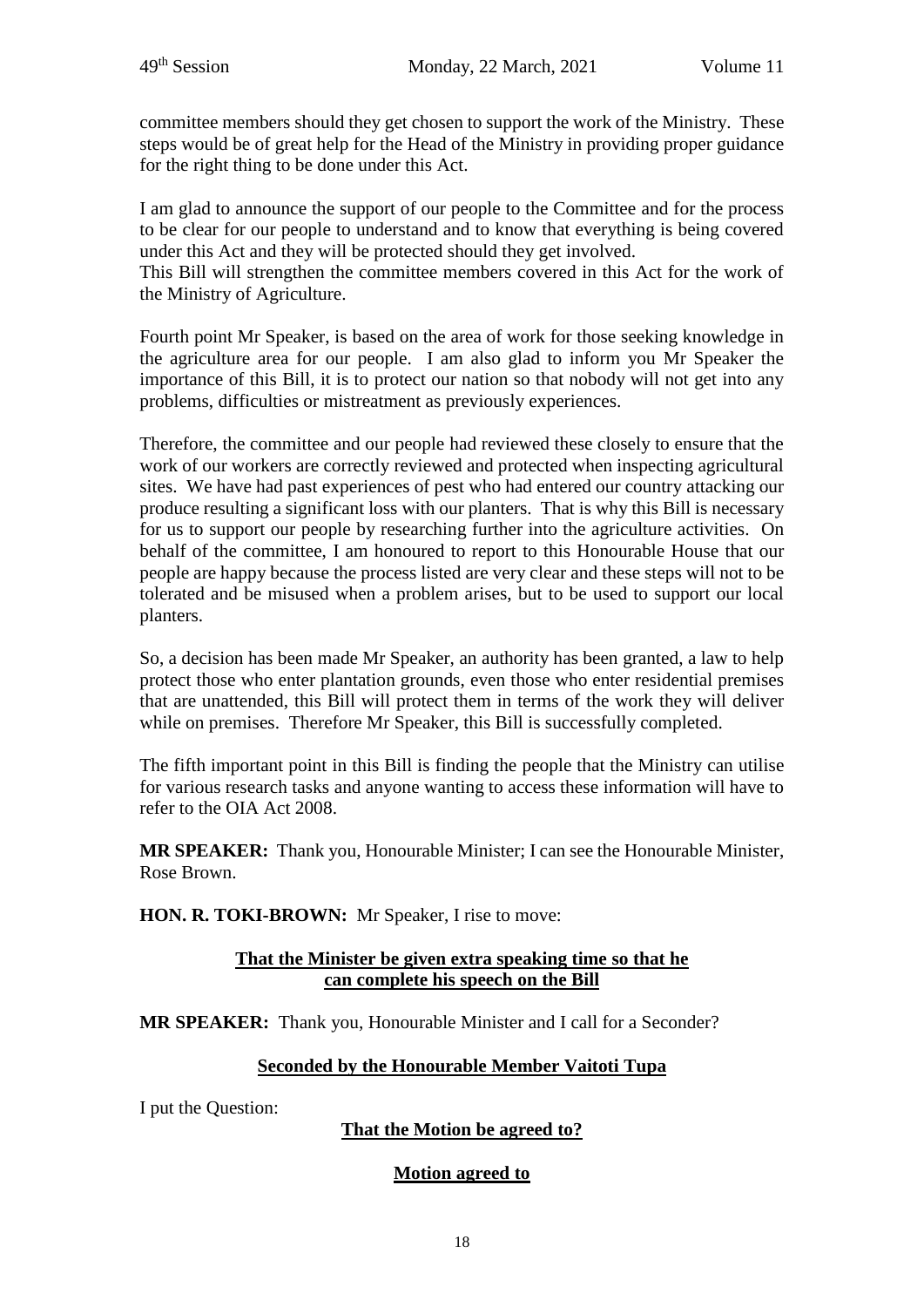I know that you have a very long speech Honourable Minister; you may continue.

**HON. P. ARIOKA:** Thank you, Mr Speaker. I will try and be brief to allow other Members to speak.

Thank you, Mr Speaker. As I was speaking on the Official Information Act 2008, to confirm that regardless the Act being part of this Bill, it is important that our people follow the proper procedure outlined in the Act to enable them to collect any information or knowledge from within our Ministry today. Our committee were able to confirm these with Crown Law for our Ministry to proceed with their investigations in collecting information instead of the OIA 2008 being used against them. In case our people requires information that the Ministry had collected, they will still have to refer to the Official Information Act. The purpose behind this Act, so that we can protect the information that is freely given to us by our own growers. The information given will benefit our own growers as this Act gives that protection.

Part 6 of this Report, Mr Speaker gives protection to the Agriculture Officers who work for the Ministry. In this Bill there is provision made for those who will have to enter into homes or land used for planting or storage of machines, they will be protected when entering these premises.

However, in the first writings of this Bill there was a provision, or consideration given to the parquet and the Committee decided that this explanatory on parquet to be removed because it did not serve its purpose under this Bill so this Amendment has been completed under this Bill.

Part 7 of this Bill concerns the days applying to our growers. Under the original Bill there was seven days allocated. However, in the Amendment Bill this has been extended to twenty-eight days and this is on part with all the legislations of this country. This was amended and accepted by our people so there's uniformity in the accepted of 28 days applying to our growers.

Part 8 of this Bill covers the relationship between the Ministry of Agriculture as well as the Island Government of each island and under this Bill within the relationship between Ministry of Agriculture and the Island Governments there's provision granted to the Secretary of Agriculture within this section. Everybody accepted this change because that includes that in the future maybe these types of work will be extended to the workers of the Island Government under this provision.

For example, we consider the caretakers that has been sent to the island of Suwarrow where they have been given the powers under this Act to act as biodiversity officers on the island. Therefore, the Committee was happy with the support granted by the Council Members on the island and through the Island Government.

Mr Speaker, I come to the final part which is on the Regulations under the Act. The Output 5 areas under this Regulation where it lends support to the production of food right across the whole spectrum of agriculture.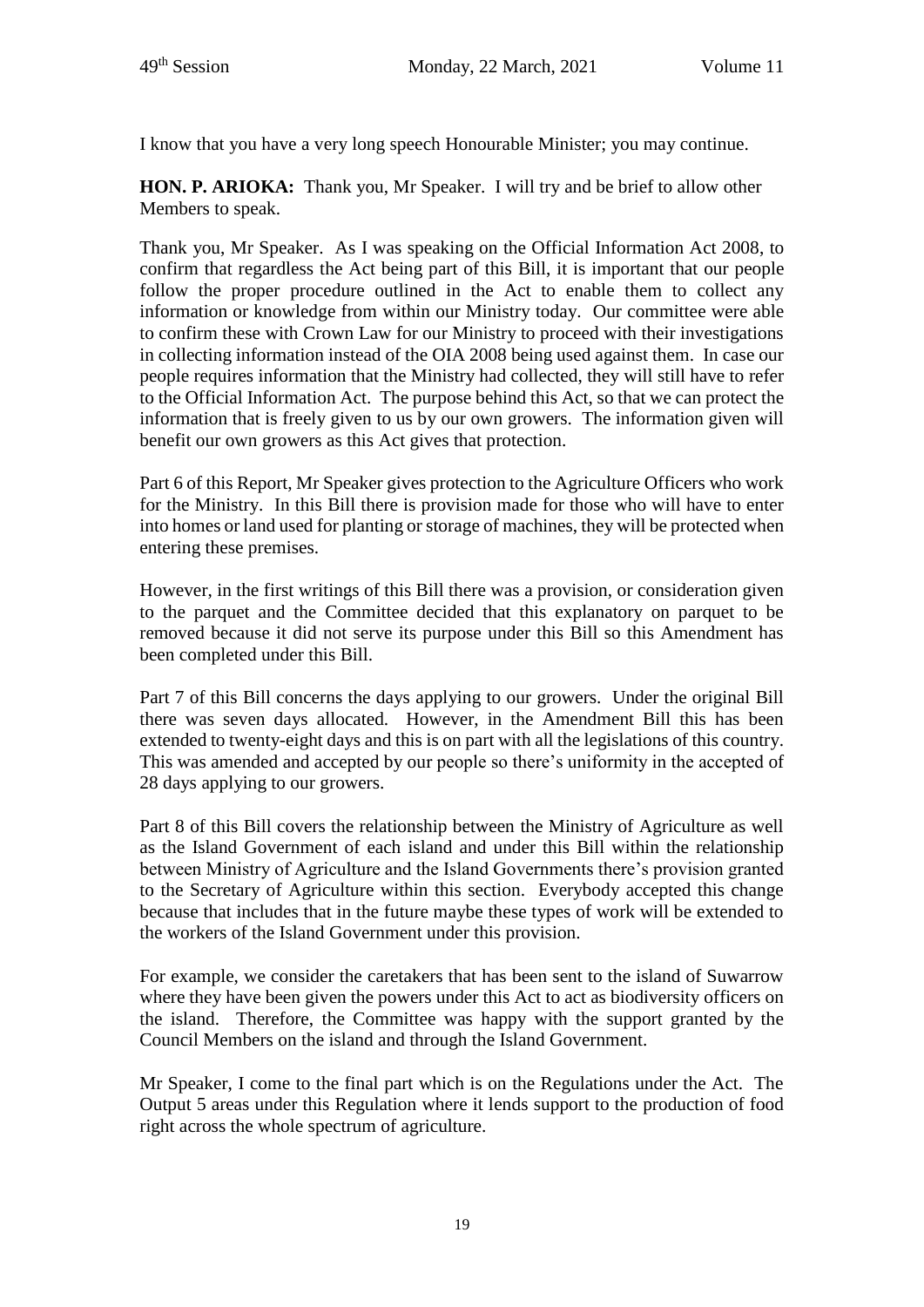We see the different modes and methods of growing and planting today and an example is organic farming. As well as beekeepers today and those who are growing root crops today. But there remains legislation that will impact on our food producers which is the Food Safety Standards Requirement.

Therefore, Mr Speaker the intent under the Regulations is to ensure that the food and produce that we grow do not cause other problems when we export them out of the country.

The second provision under the Regulations is concerned with the steps and the ways where Government can assist the growers in exporting their produce overseas. Hence the Committee has included major provisions under the Regulations that is completed today.

Number three under the Regulations is to do with certain steps and procedures that our growers need to abide and follow. These steps are referred to as standards and codes of production. Our people accepted these steps and is supported by the Committee.

The forth provision is made for the time when our people need to do the right thing and where protection is required under research and bio-security protection.

**MR SPEAKER:** Thank you, Honourable Minister.

**HON. R. TOKI-BROWN:** Mr Speaker, I rise to seek leave of the House to provide extension of time for the Minister of Agriculture to complete his presentation.

**MR SPEAKER:** I call for a Seconder?

#### **Seconded by the Honourable Member Vaitoti Tupa**

Honourable Minister, you may continue.

**HON. P. ARIOKA:** Thank you, Mr Speaker. I only have two short parts to complete what I have to say. Provision 5 under the Regulations is concerned with growing and planting in the Outer Islands in co-operation with our traditional leaders. These provisions enable us to consider the laws, customs and practices of growing and planting on each island. The Committee gave full support to this and ensured that this provision be included under the Regulations to ensure it does not fall aside.

On behalf of the Committee, we extend our sincere thanks and appreciation to the people of our nation who had given their full support with the good work that we have been doing today and what can be done for the future. We can assure that over 60 recommendations were received from our people to be inserted into this bill, however, our Committee have managed to sort them out, which is the report that you can see before us today.

Thank you, Mr Speaker.

**MR SPEAKER:** Thank you, Honourable Minister; I see the active Deputy Leader of the Committee.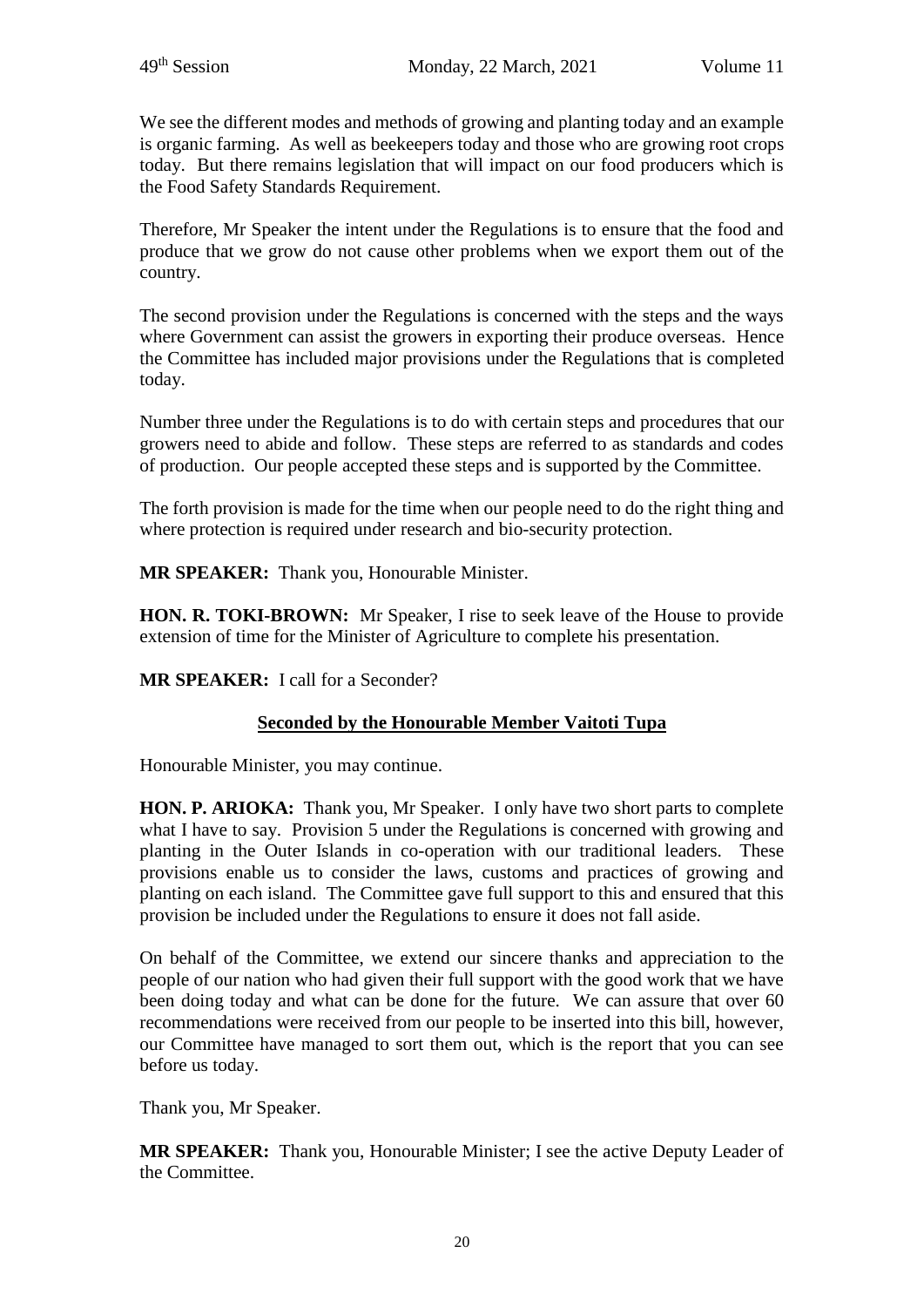**MR V. TUPA:** Thank you, Mr Speaker for the opportunity you have given for me to speak. I will only speak for about 20 minutes. Coming back to the report, as I am the Deputy Leader on this Committee, you will find recommendations that were confirmed in this report. Within those recommendations confirmed by the Committee, they have selected nine recommendations who had been approved. This confirmation had been relayed back to the people who had contributed.

We have all read the report, there were nine important recommendations which we the Committee had discussed and confirmed with the public that these recommendations had been included in this report. Mr Speaker, I will spend most the majority of my time when it is the second reading of this Bill. That is the end of what I have to say, that is why I said that I will only speak for about 20 minutes on this Bill, so I can give my support for this report. Also, with the recommendations that has been approved, I want us Members of Parliament to read all the recommendations, so everybody understands what is being talked about with this Bill for Agriculture, thank you.

**MR SPEAKER:** Thank you, Honourable Member. That brings us to the completion of the Presentation of Papers.

# **ORDERS OF THE DAY**

Constitution Amendment (No. 29) Bill, Committee of the Whole House.

Honourable Members, I wish to advise you all that I will suspend Parliament for 10 minutes, to allow Crown Law to consult with the Members of the Opposition on the Constitution Amendment.

Parliament is suspended for 10 minutes.

# **Sitting suspended at 9.47 p.m.**

#### **Sitting resumed at 9.51 p.m.**

**MR SPEAKER:** Please be seated. Thank you for your patience Honourable Members.

I now call upon the Leader of the House.

**MS T. BROWN:** Mr Speaker, I move:

**That Standing Order 54 (2) Sitting days and hours of sitting be suspended so as to enable Parliament to sit on Tuesday, 23rd March 2021 at these times – starts at 10.00 a.m. to 11.30 a.m., break at 11.30 a.m. to 12.00 p.m., resume at 12.00 p.m. to 2.30 p.m. break at 2.30 p.m. to 3.00 p.m., resume at 3.00 p.m. to 5.00 p.m.**

**MR SPEAKER:** Thank you, Honourable Leader of the House. I call for a Seconder?

#### **Seconded by the Honourable Member Tingika Elikana**